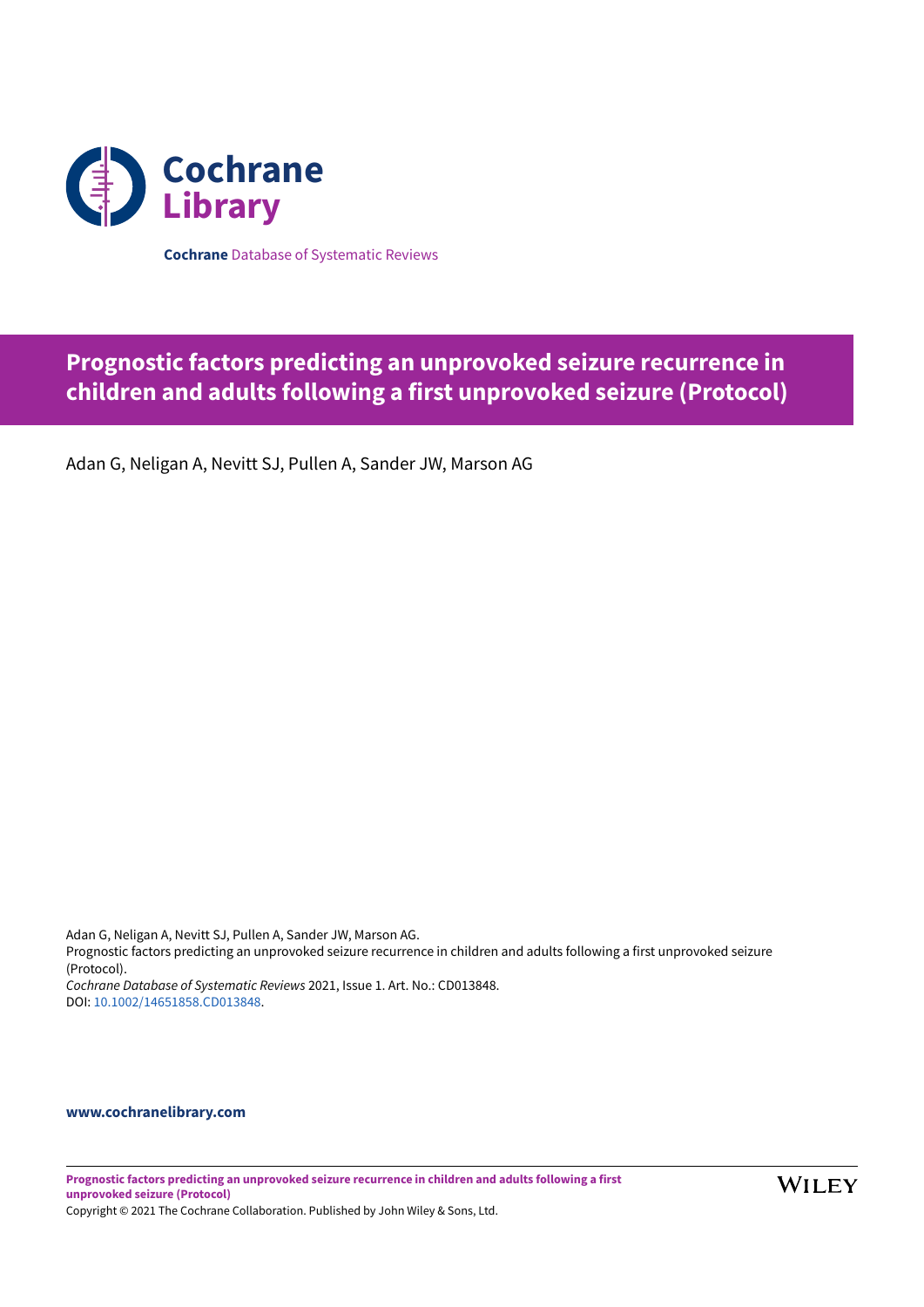

Trusted evidence.<br>Informed decisions.<br>Better health.

# **TABLE OF CONTENTS**

| ABSTRACT           |    |
|--------------------|----|
| <b>BACKGROUND</b>  |    |
| <b>OBJECTIVES</b>  |    |
|                    |    |
|                    | 5  |
| REFERENCES         |    |
| <b>APPENDICES</b>  | 8  |
| <b>HISTORY</b>     | 15 |
|                    | 15 |
|                    | 15 |
| SOURCES OF SUPPORT | 16 |
|                    |    |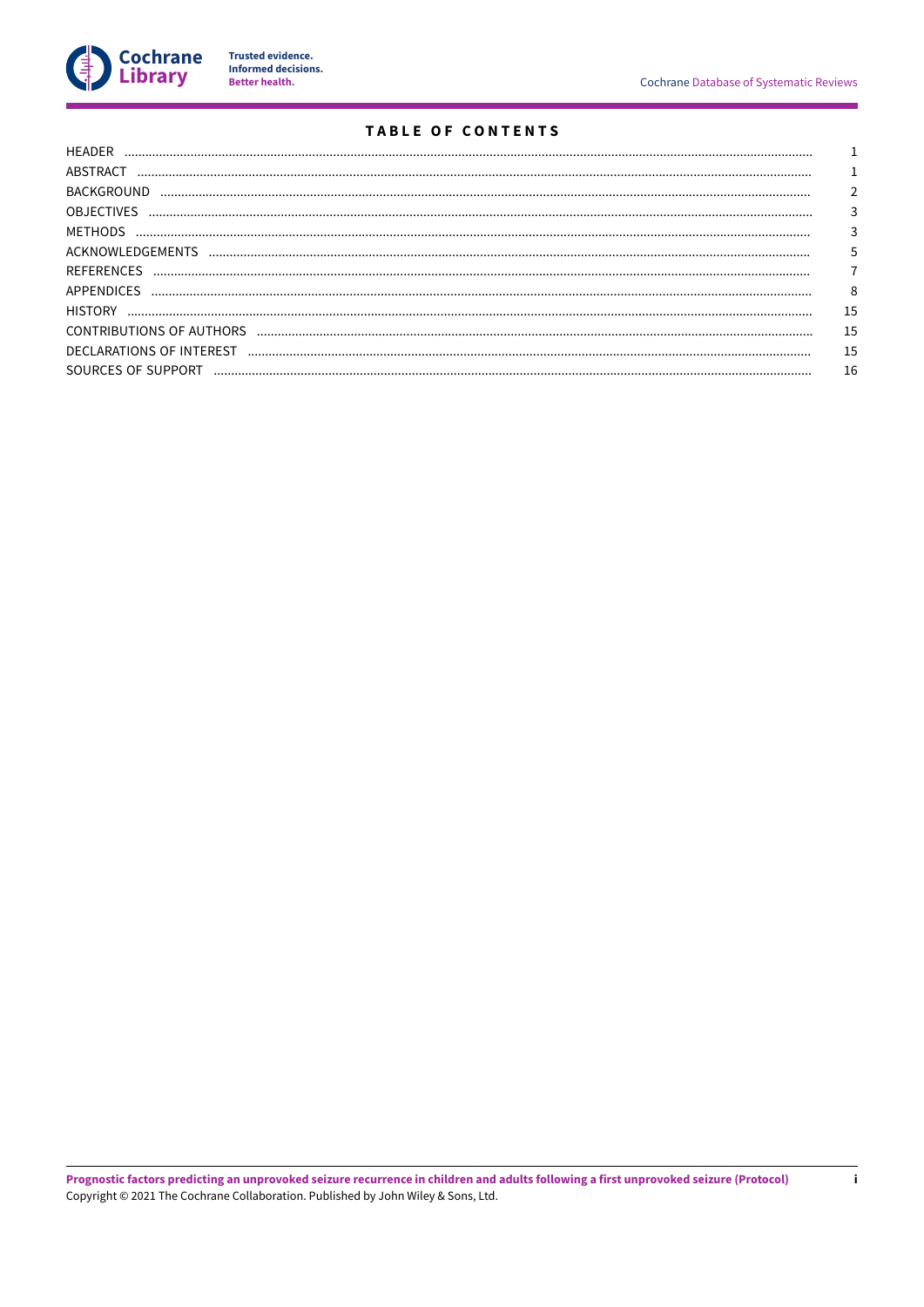

### <span id="page-2-0"></span>**[Prognosis Protocol]**

# **Prognostic factors predicting an unprovoked seizure recurrence in children and adults following a first unprovoked seizure**

Guleed Adan<sup>1,2</sup>, Aidan Neligan<sup>3,4</sup>, Sarah J Nevitt<sup>5</sup>, Angie Pullen<sup>6</sup>, Josemir W Sander<sup>4,7</sup>, Anthony G Marson<sup>1,2,8</sup>

1Department of Molecular and Clinical Pharmacology, Institute of Translational Medicine, University of Liverpool, Liverpool, UK. 2The Walton Centre NHS Foundation Trust, Liverpool, UK. <sup>3</sup>Homerton University Hospital, NHS Foundation Trust, London, UK. <sup>4</sup>Department of Clinical and Experimental Epilepsy, UCL Queen Square Institute of Neurology, London, UK. 5Department of Health Data Science, University of Liverpool, Liverpool, UK. <sup>6</sup>Epilepsy Action, Leeds, UK. <sup>7</sup>National Hospital for Neurology and Neurosurgery, London, UK. 8Liverpool Health Partners, Liverpool, UK

**Contact address:** Aidan Neligan, [a.neligan@ucl.ac.uk.](mailto:a.neligan@ucl.ac.uk)

**Editorial group:** Cochrane Epilepsy Group. **Publication status and date:** New, published in Issue 1, 2021.

**Citation:** Adan G, Neligan A, Nevitt SJ, Pullen A, Sander JW, Marson AG. Prognostic factors predicting an unprovoked seizure recurrence in children and adults following a first unprovoked seizure (Protocol). *Cochrane Database of Systematic Reviews* 2021, Issue 1. Art. No.: CD013848. DOI: [10.1002/14651858.CD013848.](https://doi.org/10.1002%2F14651858.CD013848)

Copyright © 2021 The Cochrane Collaboration. Published by John Wiley & Sons, Ltd.

# **A B S T R A C T**

#### <span id="page-2-1"></span>**Objectives**

This is a protocol for a Cochrane Review (prognosis). The objectives are as follows:

#### *Primary objectives*

To identify which prognostic factors predict whether individuals will go on to have further unprovoked seizures and the development of epilepsy at any subsequent time point following a single unprovoked seizure (or cluster of epileptic seizures within a 24-hour period, or a first episode of status epilepticus), of any seizure type.

## *Investigation of sources of heterogeneity between studies*

We anticipate that there will be heterogeneity between studies, particularly in studies that have focused on adults compared to the paediatric population,and studies that have a combination of paediatric and adult populations.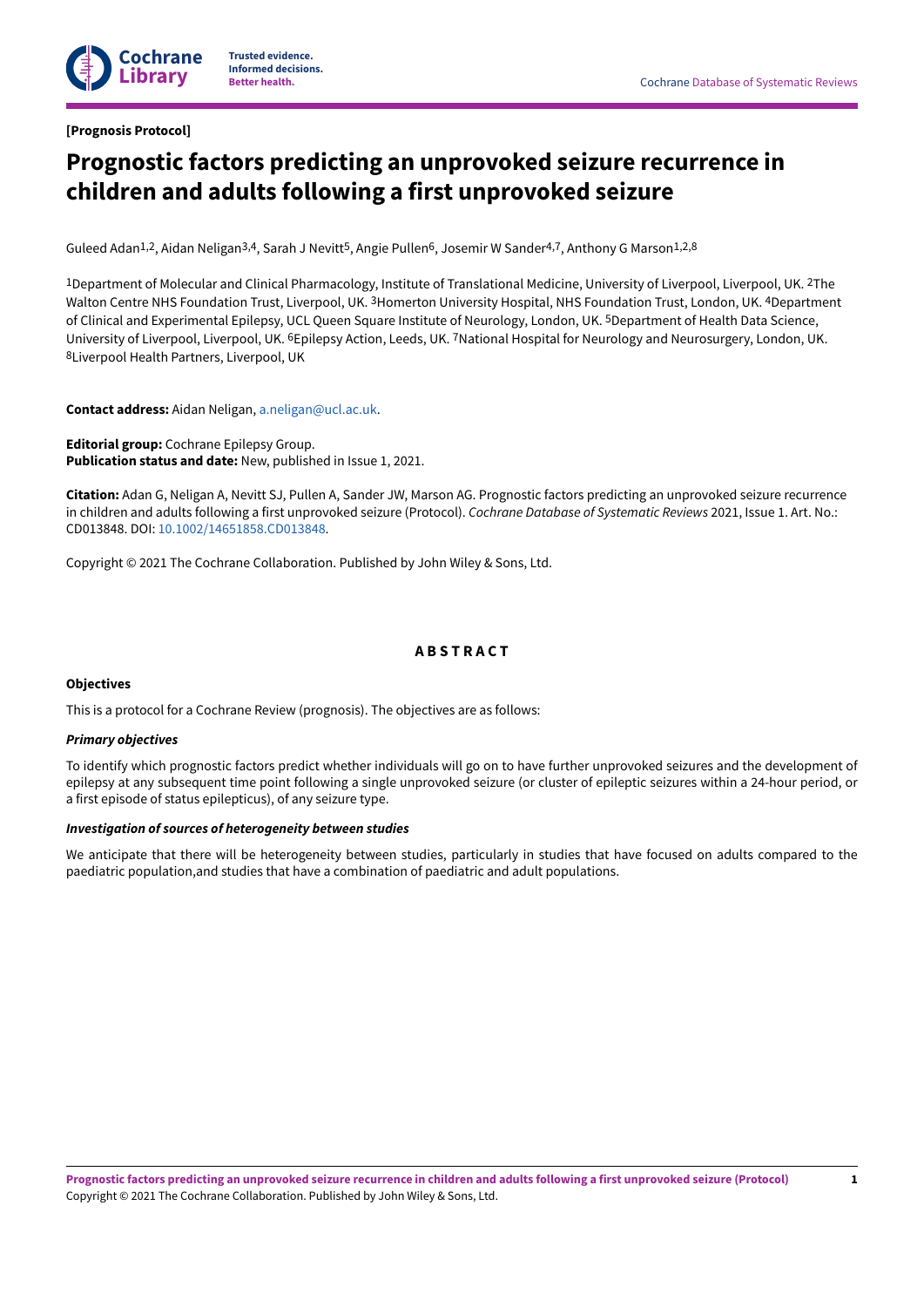

## <span id="page-3-0"></span>**B A C K G R O U N D**

Epilepsy, clinically defined after two or more unprovoked epileptic seizures, is one of the most common neurological disorders worldwide, with significant psychosocial sequelae; it has an estimated incidence of 50 to 70 per 100,000 person years, and prevalence of 5 to 10 per 1000 persons. It affects more than 50 million people world-wide [\(Neligan](#page-8-1) 2012; [Ngugi 2011](#page-8-2)). Given that a diagnosis of epilepsy can be associated with significant morbidity and mortality ([Loiseau](#page-8-3) 1999), it is imperative that clinicians (and people with seizures and their relatives) have access to accurate and reliable prognostic estimates and models, to guide clinical practice on the risks of developing further unprovoked seizures (and by definition, a diagnosis of epilepsy) following a single unprovoked seizure.

## **Description of the health condition and context**

The condition under study is the occurrence of a single unprovoked epileptic seizure of any semiology, and the subsequent risk of seizure recurrence of any type, within a two-year period. Seizure semiology is defined according to the recent International League Against Epilepsy (ILAE) classification of seizures (Scheffer 2017). Epileptic seizures are synchronous and excessive discharges in the cerebral cortex leading to a clinically discernable event. There are many seizure types, depending on the area of the cerebral cortex in which the discharges originate. Seizures can be broadly subclassified into focal onset or generalised seizures, depending on whether the epileptic focus originates in a localised area in one cerebral cortex, as in focal onset seizures, or from both hemispheres simultaneously, as in generalised seizures. Focal seizures can be subdivided into seizures with and withoutimpaired consciousness, depending on how localised and widespread the epileptic focus is. Seizures may take the form of short sensory, motor, or psychic symptoms, typically lasting 15 to 30 seconds, which resolve without cognitive sequelae, or progress to an episode of impaired, or complete loss of consciousness. All focal onset seizures have the potential to evolve from a state without impaired consciousness, to one with impaired consciousness, or complete loss of consciousness (focal to bilateral tonic clonic seizure), as a result of the localised epileptic focus spreading to a more widespread area, or to the opposite cerebral hemisphere.

Focal seizures with impaired consciousness, which predominantly arise from the temporal or frontal lobes, are said to occur when the person is less responsive, or more commonly, completely unresponsive to external stimuli, with or without prominent motor symptoms. These seizures can be short (15 to 30 seconds in frontal seizures, often with hypermotor activity), or more prolonged (two to four minutes with temporal seizures, often with oral or manual symptoms), following which there may be a period of confusion lasting several minutes, and amnesia for the episode. Generalised seizures, which can occur without warning, or evolve from a more focal seizure (focal to bilateral tonic clonic seizures typically involve loss of tone (atonia) and posture, with bilateral convulsive movements (tonic clonic movements) lasting several minutes, during which there may or may not be associated tonguebiting, orincontinence (urinary, orfaecal, or both), or both. A typical generalised seizure lasts up to five minutes, following which there is a prolonged period of drowsiness and confusion, which lasts from minutes to hours, during which the person may sleep. People may have a headache or generalised muscle aching following a generalised seizure. Generalised seizures may have isolated

features of a generalised tonic clonic seizure, such as atonia (atonic seizures), a tonic phase (tonic seizures), or a clonic phase (clonic seizures). Other generalised seizure types include absence seizures (brief staring episodes without a significant component, lasting less than a minute, often occurring in children), and myoclonus (brief involuntary contraction of a single muscle, or group of muscles).

## **Description of the prognostic factors**

The following prognostic factors (PF) are of interest to this review:

- age of seizure onset (childhood (1 month to 16 years), or adult (> 16 years))
- gender
- seizure semiology
- electroencephalogram (EEG) findings, and in particular epileptic syndromes, such as the childhood epileptic encephalopathies
- clinically relevant abnormal findings on magnetic resonance imaging (MRI), including specific aetiologies, such as hippocampal sclerosis, cortical dysplasia, dysembryoplastic neuroepithelial tumours (DNET), and cavernomas
- presence of comorbidities, such as learning disability
- specific subpopulations, or people with specific aetiologies, such as traumatic brain injury, and people with established cerebrovascular disease, or neuro-generative conditions
- impact of treatment, such as anti-seizure drugs (ASMs), initiated following a single seizure
- specific pre-identified genetic abnormalities (for example the KRT1 gene in people with multiple cavernomas, or children with learning disabilities and pre-identified genetic mutations, such as CDKL5 deficiency disorder or PCHD19 epilepsy)

#### **Health outcomes**

The risk factors listed above are believed to potentially influence the risk of subsequent, unprovoked seizures of any type, and have been examined in previous studies, such as the Medical Research Council's Multicentre trial for early epilepsy and single seizures (MESS) study [\(Marson](#page-8-4) 2005). In particular, it has been shown that an abnormal EEG, abnormal neuro-imaging, or both, is associated with an increased risk of further seizures, yet it is less clear what the impact of specific aetiologies on neuro-imaging, or indeed, the risk of unprovoked seizure recurrence, is in the context of specific EEG patterns, or other risk factors.

#### **Why it is important to do this review**

Itis estimated thatthe cumulative incidence of a single unprovoked epileptic seizure in the general population is approximately 3% to 4%, by the time one reaches 85 years of age ([Hauser 1993\)](#page-8-5). Consequently, almost one in 25 people will have an epileptic seizure during their lifetime, and it is imperative that accurate prognostic data are available for clinicians, so they can reliably counsel people on the risk of further seizures, and factors that predict the recurrence of seizures and the development of epilepsy. People who present with a single unprovoked seizure will be typically investigated with an MRI scan, and possibly an EEG (depending on age), which is justified on prognostic grounds. Nevertheless, it is unclear what additional risk an abnormal EEG or a specific abnormality on MRI confers. If the risk is sufficiently increased, this may justify commencing antiepileptic medication after a single seizure (rather than after two or more unprovoked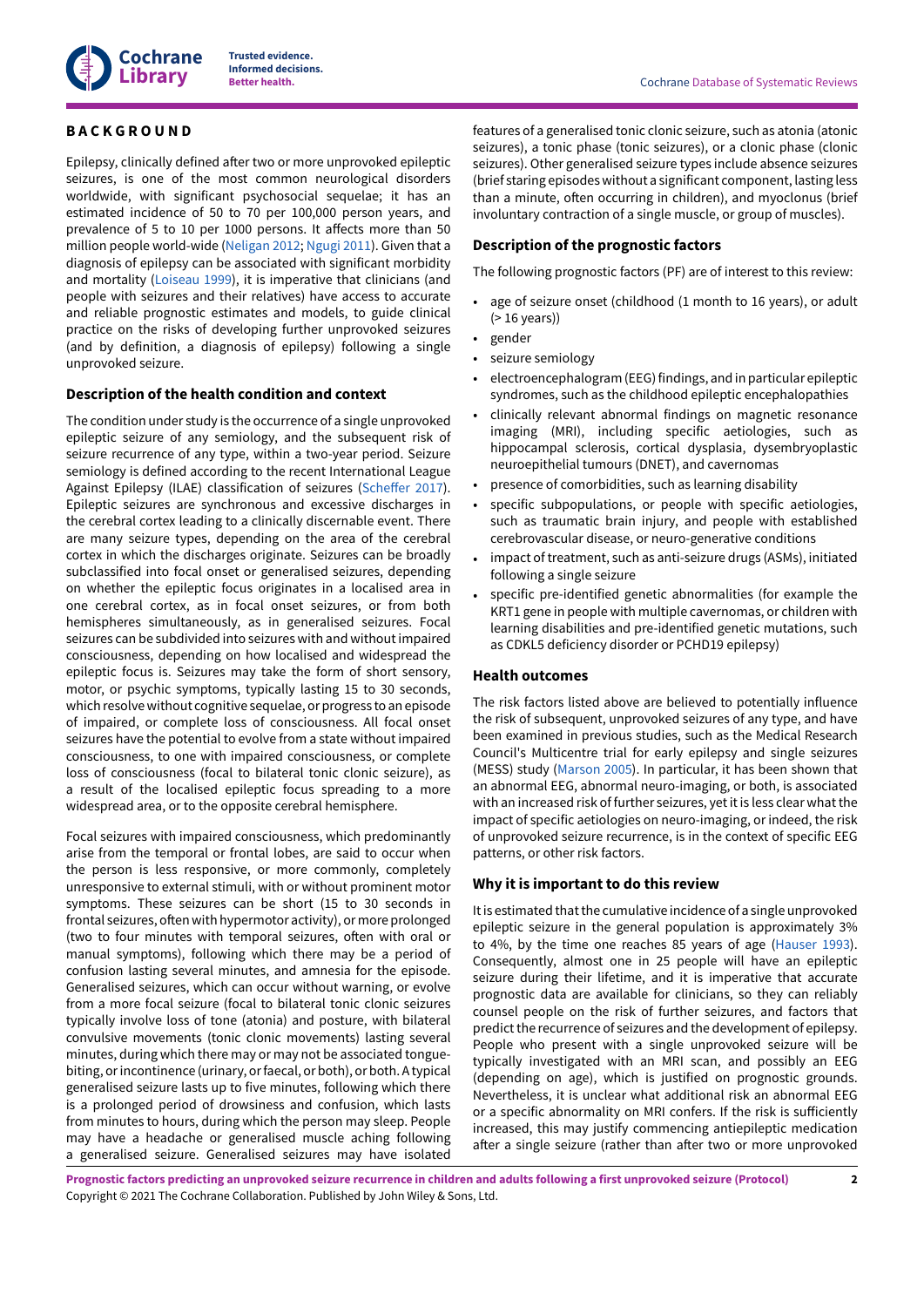

seizures more than 24 hours apart, as is standard practise). People presenting with a single seizure, their families, and the clinicians looking after them, deserve more accurate prognostic estimates of the risk factors associated with further, unprovoked seizures, and the development of epilepsy.

This review will focus on individual prognostic factors, in isolation and in combination, that influence the risk of seizure recurrence following an single unprovoked epileptic seizure.

## <span id="page-4-0"></span>**O B J E C T I V E S**

#### **Primary objectives**

To identify which prognostic factors predict whether individuals will go on to have further unprovoked seizures and the development of epilepsy at any subsequent time point following a single unprovoked seizure (or cluster of epileptic seizures within a 24-hour period, or a first episode of status epilepticus), of any seizure type.

## **Investigation of sources of heterogeneity between studies**

We anticipate that there will be heterogeneity between studies, particularly in studies that have focused on adults compared to the paediatric population,and studies that have a combination of paediatric and adult populations.

#### <span id="page-4-1"></span>**M E T H O D S**

This review will be conducted within the framework of the Cochrane Review Group, and reported in line with the PRISMA guidelines [\(Moher 2009\)](#page-8-6). The 'Methods' section is based on the exemplar Cochrane Prognosis Review protocol for prognostic factors ([Hayden](#page-8-7) 2014), and the general protocol template of the Cochrane [Prognosis](https://methods.cochrane.org/prognosis/tools) Methods Group.

#### **Criteria for considering studies for this review**

Population: children (1 month to 16 years) and adults (> 16 years) with a previous unprovoked epileptic seizure of any semiology. It is anticipated that the studies we include will examine either exclusively paediatric or adult cohorts, as is the norm in epilepsy studies.

Intervention: this is a review of observational studies, with no active intervention.

Comparator: the comparison will be an internal group comparison between those with a seizure recurrence compared to those without.

Outcome: the primary outcome is recurrence of a further unprovoked seizure of any semiology, and the identification of prognostic factors that predict such an outcome.

Timing: any seizure recurrence of any semiology, more than 24 hours from the index seizure, in studies with a minimum of six months of follow-up, with no upper time limit for inclusion

Settings: hospital outpatient or community settings

## **Types of studies**

We will include all cohort studies, both retrospective and prospective, of all age groups, excluding those in the neonatal period (< 1 month of age), of people with a single unprovoked seizure (of any semiology), followed up for a minimum of six months, with no upper limit of follow-up, with the study end point being (an unprovoked) seizure recurrence, death, or loss to followup. To be included, studies must include at least 30 participants [\(West](#page-9-2) 2019). We will also consider well conducted case-control studies for the secondary objective of the review, where prognostic factors are well defined (see 'Assessment of risk of bias in included studies', [Appendix 1](#page-9-3) *).*

#### **Targeted population**

Population and hospital cohorts of people over one month of age, presenting with a single unprovoked seizure of any semiology, with a follow-up period of at least six months.

We will exclude people wit seizures that occur as a result of an acute precipitant or provoking factor, or in close temporal proximity to an acute neurological insult (such as a head injury, acute cerebrovascular accident), since they are not considered epileptic in aetiology (acute symptomatic seizures; ([Kwan](#page-8-8) 2010)). Similarly, we will exclude people with situational seizures, such as febrile convulsions, which occur in young children in the context of a high temperature.

#### **Types of prognostic or predictive factor(s) or model(s)**

We will consider the following prognostic factors for prediction of seizure recurrence: age of seizure onset, gender, seizure semiology, EEG findings, and in particular, epileptic syndromes, such as the childhood epileptic encephalopathies; clinically relevant abnormal findings on MRI, including specific aetiologies, such as hippocampal sclerosis, cortical dysplasia, dysembryoplastic neuroepithelial tumours (DNET), and cavernomas; presence of comorbidities, such as learning disabilities; specific subpopulations or people with specific aetiologies, such as those with traumatic brain injury, and people with established cerebrovascular disease or neuro-generative conditions; impact of treatment, such as anti-seizure medications (ASMs) initiated following a single seizure; specific genetic abnormalities.

#### **Types of outcomes to be predicted**

The primary outcome will be the occurrence of a second (unprovoked) epileptic seizure, more than 24 hours after the original seizure of any type.

We will analyse this as the proportion of people who have a further seizure, in any time period, with an evaluation of the impact of the individual predictive factors on this outcome; we will conduct a time-to-event analysis, if possible.

## **Search methods for identification of studies**

#### **Electronic searches**

We will search the following databases, with no language restrictions.

1. The Cochrane Register of Studies (CRS Web), using the strategy outlined in [Appendix 2](#page-12-0);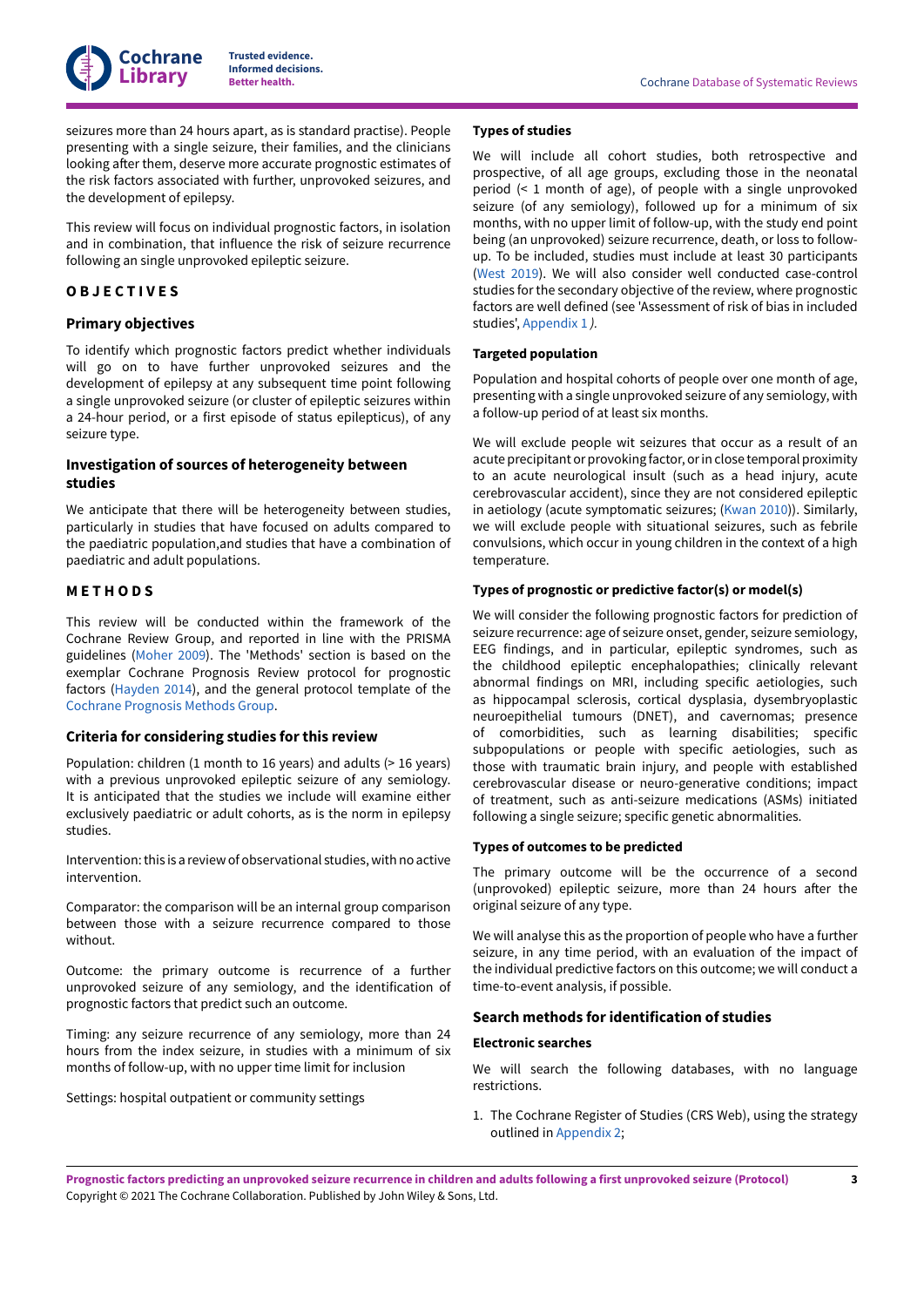

- 2. MEDLINE Ovid (1946 to search date), using the strategy outlined in [Appendix 3;](#page-14-0)
- 3. SCOPUS (1823 to search date), using the subject and citation strategies outlined in [Appendix 4](#page-15-0);
- 4. [ClinicalTrials.gov,](https://clinicaltrials.gov/) using the strategy outlined in [Appendix 5](#page-16-3);
- 5. The World Health Organisation (WHO) International Clinical Trials Registry Platform [\(ICTRP\)](http://apps.who.int/trialsearch/), using the strategy outlined in [Appendix 6.](#page-16-4)

To avoid unnecessary duplication of work, we will use the same search for both this review and the overall prognosis review [\(Neligan](#page-8-9) 2021). However, we anticipate several of the papers included in [Neligan](#page-8-9) 2021 will not be eligible for this review.

### **Searching other resources**

We will search for additional relevant studies in the reference lists of included studies and any relevant systematic reviews identified in the search.

### **Data collection**

### **Selection of studies**

A single review author (AN or GA), will conduct the initial screening of titles and abstracts identified through the electronic searches, and remove clearly irrelevant articles. We will obtain the fulltext articles of all potentially relevant studies, or those whose relevance cannot be determined from the abstract, and two authors (AN, GA) will independently assess for eligibility. They will resolve disagreements through discussion, or if required, consultation with a third review author (AGM).

When studies were reported in multiple publications or reports, we will collate all relevant reports under a single study, so that the study, rather than the report, is the unit of interest in the review.

We will outline the study selection process in a PRISMA study flow diagram [\(Moher 2009\)](#page-8-6).

#### **Data extraction and management**

We will extract data from included studies using a data extraction form.

We will base the data extraction form on the **ch**ecklist for critical **a**ppraisal and data extraction for systematic **r**eviews of prediction **m**odelling **s**tudies (CHARMS); we will pilot it on several studies, and make appropriate edits [\(Moons 2014\)](#page-8-10). Two review authors (AN, GA) will extract data; a third review author (SJN) will check the data. We will resolve disagreements through discussion, or if required, by consulting with a fourth review author (AGM).

List of data to extract:

- date of first seizure and any subsequent seizures
- age
- gender
- seizure semiology focal onset, generalised, impairment of consciousness
- result of EEG specific findings
- result of neuro-imaging specific findings
- proposed aetiology
- ASM therapy initiated or not

• Pre-identified specific genetic abnormalities.

We will contact trial authors for missing data. We will give them 30 days to respond, after which time, we will only include published data for the purposes of this review.

We will extract all unadjusted and adjusted measures of association from included studies, and convert effect sizes, as necessary, to avoid possible selection bias and allow us to use data from as many studies as possible.

#### **Assessment of risk of bias in included studies**

Two review authors (AN and GA) will independently appraise the included studies, using a standardised approach, based on the **qu**ality in **p**rognostic **s**tudies (QUIPS) tool, appropriate for the prognostic factors considered in this review ([Hayden](https://www.cochranelibrary.com/cdsr/doi/10.1002/14651858.CD011284/references#CD011284-bbs2-0023) 2013; [Appendix 1](#page-9-3)). In the case of discrepancies, the review authors will attempt to reach consensus; where necessary, a third review author (AGM) will resolve any disagreements.

Our approach will assess the risk of bias of all prognostic studies (in addition to any missing or unclear information) for six domains of bias; study participation (selection bias), study attrition, prognostic factor measurement, outcome measurement, adjustment and statistical analysis, and reporting. We will judge each domain of bias at high, moderate, or low risk of bias, using the QUIPS tool. We will note methodological comments, including quotes from the study publications, to support our judgements.

We will also judge overall risk of bias, by defining studies with a low risk of bias as those in which we rated all six bias domains at low risk of bias. We will conduct a sensitivity analysis in which we only include studies judged to be at low risk of bias overall ([Hayden](#page-8-11) [2013\)](#page-8-11).

### **Measures of association or predictive performance measures to be extracted**

We will use the odds ratio (OR) as the common measure of association. We will extract ORs, risk ratios (RRs), and hazard ratios (HRs) from univariate or multivariable regression analyses, if reported, and convert RRs and HRs to estimate ORs at a particular time point [\(Symons 2002](#page-9-4)). Alternatively, if prognostic factors are reported as dichotomous variables (frequencies), we will extract data for the outcomes and prognostic factors in the format of 2 x 2 tables, and convert to effect sizes.

For consistency, we will re-calculate associations so they are in the same direction.

When data are available, we will synthesise adequately adjusted (multivariable) associations between prognostic factors and outcomes separately from unadjusted (univariable) associations.

## **Dealing with missing data**

We will include studies that investigate the relationship between the prognostic factors and the outcomes, even if there are missing data, or limited evidence is provided about the size of the effect (for example if the factor is mentioned only as being 'non-significant' in the analyses).

If required, we will calculate or estimate effect sizes from any data reported (e.g. 2 x 2 frequency tables, graphs, and figures, such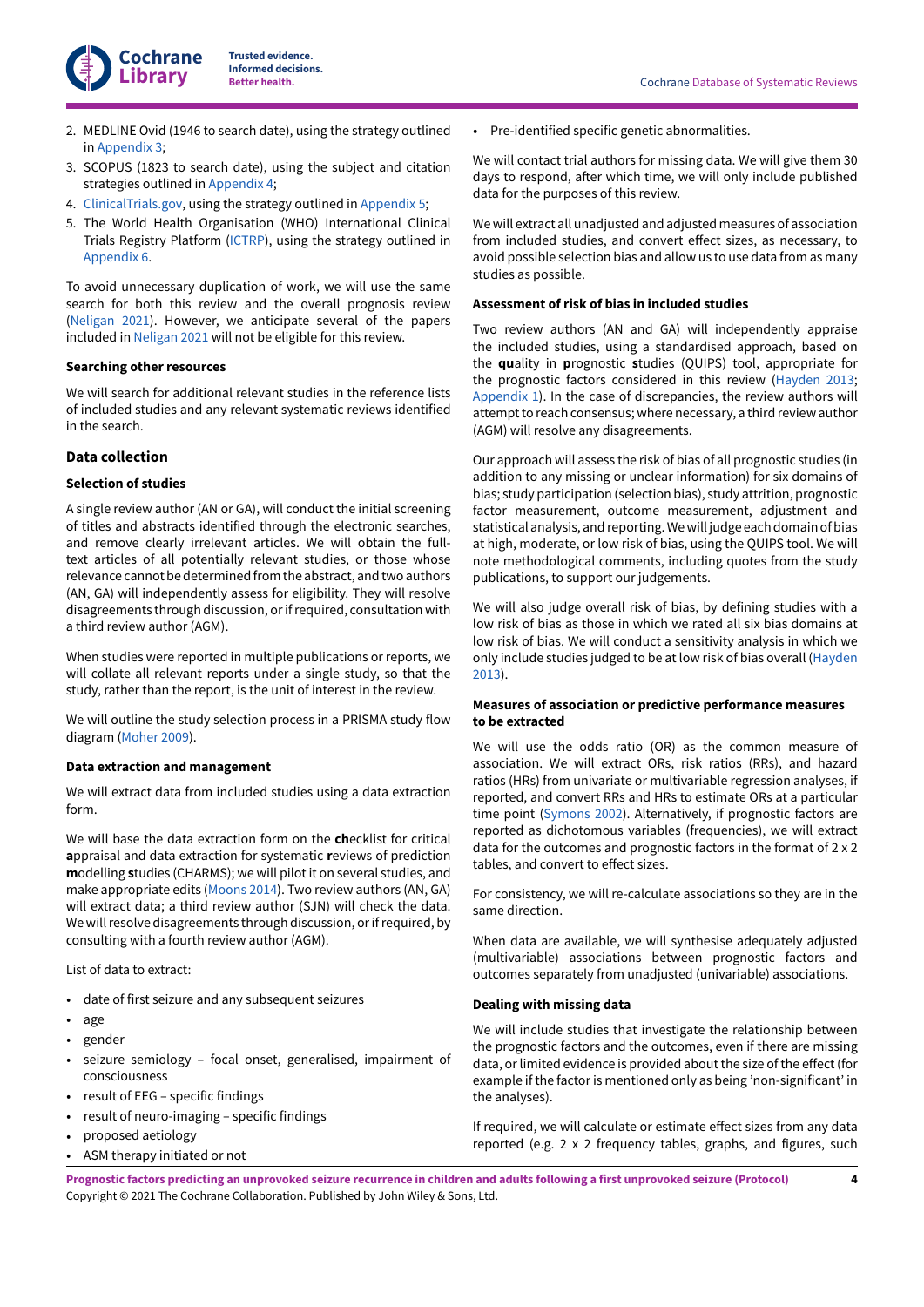

as Kaplan-Meier curves, using indirect estimation measures, as described by [Parmar](#page-9-5) 1998 and [Tierney](#page-9-6) 2007).

#### **Assessment of heterogeneity**

We anticipate that clinical and statistical heterogeneity will be present between studies, due to thewide inclusion criteria for study design and participant populations. Consequently, we will use a random-effects model for the meta-analysis.

We will consider the clinical heterogeneity of included studies based on the study design, study duration, potential biases of the study, the participant population, the definition and measurement of the prognostic factor used (including any cutoff points), and the outcome measurement.

We will synthesise associations within clinically relevant subgroups (for example we will synthesise studies of a prospective and retrospective design separately). To assess statistical heterogeneity across studies included in each syntheses, we will inspect forest plots and quantify heterogeneity statistically using the  $I<sup>2</sup>$  statistic and Tau<sup>2</sup> (the estimate of between-study variance; ([Snell 2016](#page-9-7))).

#### **Assessment of reporting deficiencies**

We plan to examine publication bias for each meta-analysis, provided there were 10 or more studies, by visually examining asymmetry on funnel plots, and testing for asymmetry at the 10% level, using Egger's test for HRs, and Peters' test for ORs ([Debray](#page-8-12) [2018](#page-8-12); [Sterne](#page-9-8) 2011).

#### **Data synthesis**

#### **Data synthesis and meta-analysis approaches**

We anticipate that relevant data for this review will be presented in a range of formats and levels of detail. Therefore, wherever possible, we aim to transform data to a common format for synthesis (see the *'*Measures of association or predictive performance measures to be extracted' section), and we will examine the impact of any assumptions made when transforming data in a sensitivity analysis (e.g. if data are converted from one effect measure to another, or estimated from graphical figures).

Ideally, we would like to combine adjusted effect sizes from multivariable statistical models, to examine the association of each prognostic factor with the outcome, where study designs, participant populations, and prognostic factor definitions and cutoffs are sufficiently homogenous to synthesise ([Debray](#page-8-13) 2017).

Realistically, we anticipate that the relationship between the prognostic factors and the outcome will be presented in the format of dichotomous data (univariate and unadjusted). Ifthis is the case, we will calculate effect sizes based on the dichotomous data for the univariate relationship between each prognostic factor and the outcome, and pool these effect sizes where study designs, participant populations, and prognostic factor definitions and cutoffs are sufficiently homogenous to synthesise.

We will conduct meta-analyses using Review [Manager](#page-9-9) 2014, with a random-effects, generic inverse variance meta-analysis model, which accounts for any between-study heterogeneity in the prognostic effect. We will summarise the meta-analysis by the pooled estimate (the average prognostic factor effect), its 95% CI, the estimates of  $I^2$  and Tau<sup>2</sup> (heterogeneity), and a 95% prediction

interval for the prognostic effect in a single population ([Riley](#page-9-10) 2011), which we will calculate in STATA version 15 [\(Stata](#page-9-11)).

If it is not appropriate to combine results using a meta-analysis (due to excess clinical heterogeneity or lack of appropriate data presented), we will present the results qualitatively, considering the strength and consistency of results, using the following schema:

- strong evidence of effect: consistent findings (defined as greater than 75% of studies showing the same direction of effect) in multiple studies at low risk of bias;
- moderate evidence of effect: consistent findings in multiple studies at high risk of bias, or one study at low risk of bias;
- limited evidence of effect: one study available;
- conflicting evidence of effect: inconsistent findings across studies;
- no effect: no association between participant expectations and the outcome of interest.

#### **Subgroup analysis and investigation of heterogeneity**

If appropriate and sufficient data are available, we will conduct separate meta-analyses based on distinct subgroups, such as prospectively and retrospectively designed studies, studies including adults and children (age group as defined in the individual study), and studies considering different seizure types. With regard to age, it is anticipated that we will present overall prognosis summary data separately, given that epidemiological and prognosis studies in epilepsy tend to study children and adults separately, with different overall prognosis and prognostic factors.

We will interpret results of subgroup meta-analysis, depending on how many studies contribute data to subgroups.

#### **Sensitivity analysis**

We will conduct sensitivity analyses in which, a. we include only studies that are judged, overall, to be at low risk of bias ([Hayden](https://www.cochranelibrary.com/cdsr/doi/10.1002/14651858.CD011284/references#CD011284-bbs2-0023) [2013\)](https://www.cochranelibrary.com/cdsr/doi/10.1002/14651858.CD011284/references#CD011284-bbs2-0023), and b. we examine the impact of any assumptions we make when transforming data.

We will also consider subgroup or sensitivity analyses to explore the impact of types of measurement approaches for assessing prognostic factors, or other methodological differences or shortcomings of the included studies.

#### **Conclusions and summary of findings**

We will use an approach modified from the GRADE framework to assess the overall certainty of evidence regarding the association of each prognostic factor with each outcome [\(Guyatt](#page-8-14) 2011; [Hayden](#page-8-7) [2014;](#page-8-7) [Huguet](#page-8-15) 2013; [Iorio 2015](#page-8-16)).

We will rate the overall strength of evidence as high, moderate, low, or very low considering the phase of the prognostic study and internal validity, size and precision of effect, heterogeneity, generalisability, and potential reporting bias.

## <span id="page-6-0"></span>**A C K N O W L E D G E M E N T S**

We would like to acknowledge the Cochrane Epilepsy Group, the Cochrane Prognosis Methods Group, the Cochrane Mental Health and Neuroscience Network (Nuala Livingstone) and the Cochrane

Prognostic factors predicting an unprovoked seizure recurrence in children and adults following a first unprovoked seizure (Protocol) Copyright © 2021 The Cochrane Collaboration. Published by John Wiley & Sons, Ltd.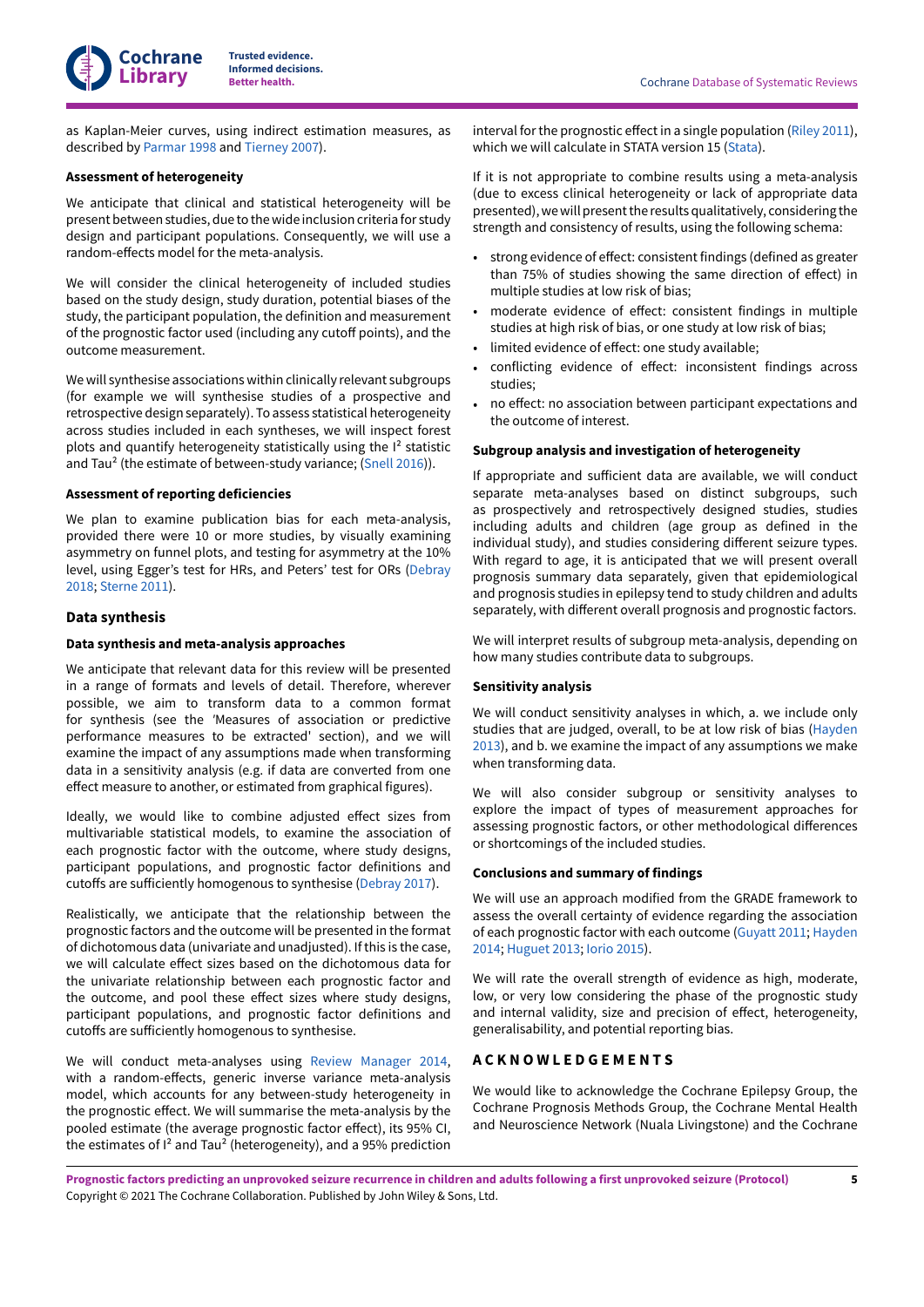

Editorial and Methods Department (Sarah Hodgkinson) for all their advice and support.

We, and the Cochrane Epilepsy Group, are grateful to the external peer reviewers for their time and comments.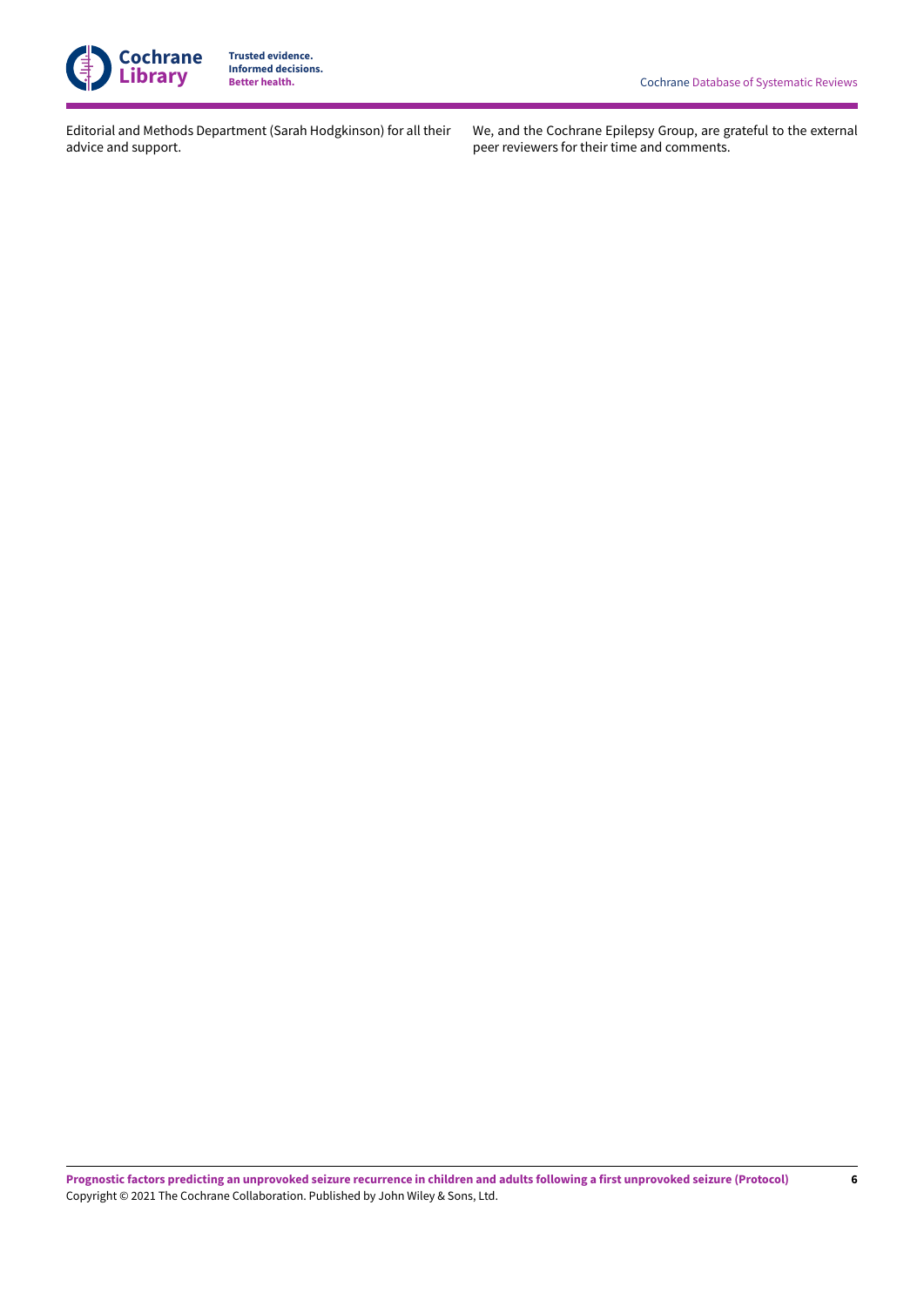

# **REFERENCES**

## <span id="page-8-0"></span>**Additional references**

#### <span id="page-8-17"></span>**Berg 2010**

Berg AT, Berkovic SF, Brodie MJ, Buchhalter J, Cross JH, van Emde Boas W, et al. Revised terminology and concepts for organization of seizures and epilepsies: report of the ILAE Commission on Classification and Terminology, 2005–2009. *Epilepsia* 2010;**51**(4):676-85. [DOI: [10.1111/](https://doi.org/10.1111%2Fj.1528-1167.2010.02522.x) [j.1528-1167.2010.02522.x](https://doi.org/10.1111%2Fj.1528-1167.2010.02522.x)] [PMID: 20196795]

#### <span id="page-8-13"></span>**Debray 2017**

Debray TP, Damen JA, Snell KI, Ensor J, Hooft L, Reitsma JB, et al. A guide to systematic review and meta-analysis of prediction model performance. *BMJ* 2017;**356**:i6460. [DOI: [10.1136/](https://doi.org/10.1136%2Fbmj.i6460) [bmj.i6460](https://doi.org/10.1136%2Fbmj.i6460)] [PMID: 28057641]

#### <span id="page-8-12"></span>**Debray 2018**

Debray TPA, Moons KG, Riley RD. Detecting small-study effects and funnel plot asymmetry in meta-analysis of survival data: a comparison of new and existing tests. *Research Synthesis Methods* 2018;**9**(1):41-50. [DOI: [10.1002/jrsm.1266](https://doi.org/10.1002%2Fjrsm.1266)] [PMID: 28975717]

### <span id="page-8-18"></span>**Geersing 2012**

Geersing GJ, Bouwmeester W, Zuithoff P, Spijker R, Leeflang M, Moons KG. Search filters for finding prognostic and diagnostic prediction studies in MEDLINE to enhance systematic reviews. *PloS One* 2012;**7**(2):e32844. [DOI: [10.1371/](https://doi.org/10.1371%2Fjournal.pone.0032844) [journal.pone.0032844\]](https://doi.org/10.1371%2Fjournal.pone.0032844) [PMID: 22393453]

#### <span id="page-8-14"></span>**Guyatt 2011**

Guyatt GH, Oxman AD, Schünemann HJ, Tugwell P, Knottnerus A. GRADE guidelines: a new series of articles in the Journal of Clinical Epidemiology. *Journal of Clinical Epidemiology* 2011;**64**(4):380-2. [DOI: [10.1016/](https://doi.org/10.1016%2Fj.jclinepi.2010.09.011) [j.jclinepi.2010.09.011](https://doi.org/10.1016%2Fj.jclinepi.2010.09.011)] [PMID: 21185693]

#### <span id="page-8-5"></span>**Hauser 1993**

Hauser WA, Annegers JF, Kurland LT. Incidence of epilepsy and unprovoked seizures in Rochester, Minnesota: 1935-1984. *Epilepsia* 1993;**34**(3):453-68. [PMID: 8504780]

#### <span id="page-8-11"></span>**Hayden 2013**

Hayden JA, van der Windt DA, Cartwright JL, Côté P, Bombardier C. Assessing bias in studies of prognostic factors. *Annals of Internal Medicine* 2013;**158**(4):280-6. [DOI: [10.7326/0003-4819-158-4-201302190-00009\]](https://doi.org/10.7326%2F0003-4819-158-4-201302190-00009) [PMID: 23420236]

#### <span id="page-8-7"></span>**Hayden 2014**

Hayden JA, Tougas ME, Riley R, Iles R, Pincus T. Individual recovery expectations and prognosis of outcomes in nonspecific low back pain: prognostic factor exemplar review. *Cochrane Database of Systematic Reviews* 2014, Issue 9. Art. No: CD011284. [DOI: [10.1002/14651858.CD011284\]](https://doi.org/10.1002%2F14651858.CD011284)

#### <span id="page-8-15"></span>**Huguet 2013**

Huguet A, Hayden JA, Stinson J, McGrath PJ, Chambers CT, Tougas ME, et al. Judging the quality of evidence in reviews of prognostic factor research: adapting the GRADE framework.

*Systematic Reviews* 2013;**2**:71. [DOI: [10.1186/2046-4053-2-71](https://doi.org/10.1186%2F2046-4053-2-71)] [PMID: 24007720]

#### <span id="page-8-16"></span>**Iorio 2015**

Iorio A, Spencer FA, Falavigna M, Alba C, Lang E, Burnand B, et al. Use of GRADE for assessment of evidence about prognosis: rating confidence in estimates of event rates in broad categories of patients. *BMJ* 2015;**350**:h870. [DOI: [10.1136/bmj.h870\]](https://doi.org/10.1136%2Fbmj.h870) [PMID: 25775931]

## <span id="page-8-8"></span>**Kwan 2010**

Kwan P, Arzimanoglou A, Berg AT, Brodie MJ, Hauser WA, Mathern G, et al. Definition of drug resistant epilepsy: consensus proposal by the ad hoc Task Force of the ILAE Commission on Therapeutic Strategies. *Epilepsia* 2010;**51**(6):1069-77. [DOI: [10.1111/j.1528-1167.2009.02397.x](https://doi.org/10.1111%2Fj.1528-1167.2009.02397.x)] [PMID: 19889013]

#### <span id="page-8-3"></span>**Loiseau 1999**

Loiseau J, Picot MC, Loiseau P. Short-term mortality after a first epileptic seizure: a population-based study. *Epilepsia* 1999;**40**(10):1388-92. [DOI: [10.1111/j.1528-1157.1999.tb02010.x.\]](https://doi.org/10.1111%2Fj.1528-1157.1999.tb02010.x.) [PMID: 10528934]

#### <span id="page-8-4"></span>**Marson 2005**

Marson A, Jacoby A, Johnson A, Kim L, Gamble C, Chadwick D, Medical Research Council MESS Study Group. Immediate versus deferred antiepileptic drug treatment for early epilepsy and single seizures: a randomised controlled trial. *Lancet* 2005;**365**(9476):2007-13. [DOI: [10.1016/S0140-6736\(05\)66694-9](https://doi.org/10.1016%2FS0140-6736%2805%2966694-9)] [PMID: 15950714]

#### <span id="page-8-6"></span>**Moher 2009**

Moher D, Liberati A, Tetzlaff J, Altman DG, PRISMA Group. Preferred reporting items for systematic reviews and metaanalyses: the PRISMA statement. *BMJ* 2009;**339**:b2535. [DOI: [10.1136/bmj.b2535](https://doi.org/10.1136%2Fbmj.b2535)] [PMID: 19622551]

#### <span id="page-8-10"></span>**Moons 2014**

Moons KG, de Groot JA, Bouwmeester W, Vergouwe Y, Mallett S, Altman DG, et al. Critical appraisal and data extraction for systematic reviews of prediction modelling studies: the CHARMS checklist. *PLoS Medicine* 2014;**11**(10):e1001744. [DOI: [10.1371/journal.pmed.1001744](https://doi.org/10.1371%2Fjournal.pmed.1001744)] [PMID: 25314315]

## <span id="page-8-1"></span>**Neligan 2012**

Neligan A, Hauser WA, Sander JW. The epidemiology of the epilepsies. In: Stefan H, Theodore WH, editors(s). Epilepsy Part I (Handbook of Clinical Neurology vol. 107). Amsterdam: Elsevier, 2012:113-33. [DOI: [10.1016/B978-0-444-52898-8.00006-9\]](https://doi.org/10.1016%2FB978-0-444-52898-8.00006-9) [PMID: 22938966]

#### <span id="page-8-9"></span>**Neligan 2021**

Neligan A, Sander L, Nevitt SJ, Marson AG, Adan G, Pullen A. Prognosis of adults and children following a first unprovoked seizure. *Cochrane Database of Systematic Reviews* 2021.

#### <span id="page-8-2"></span>**Ngugi 2011**

Ngugi AK, Kariuki SM, Bottomley C, Kleinschmidt I, Sander JW, Newton CR. Incidence of epilepsy: a systematic review and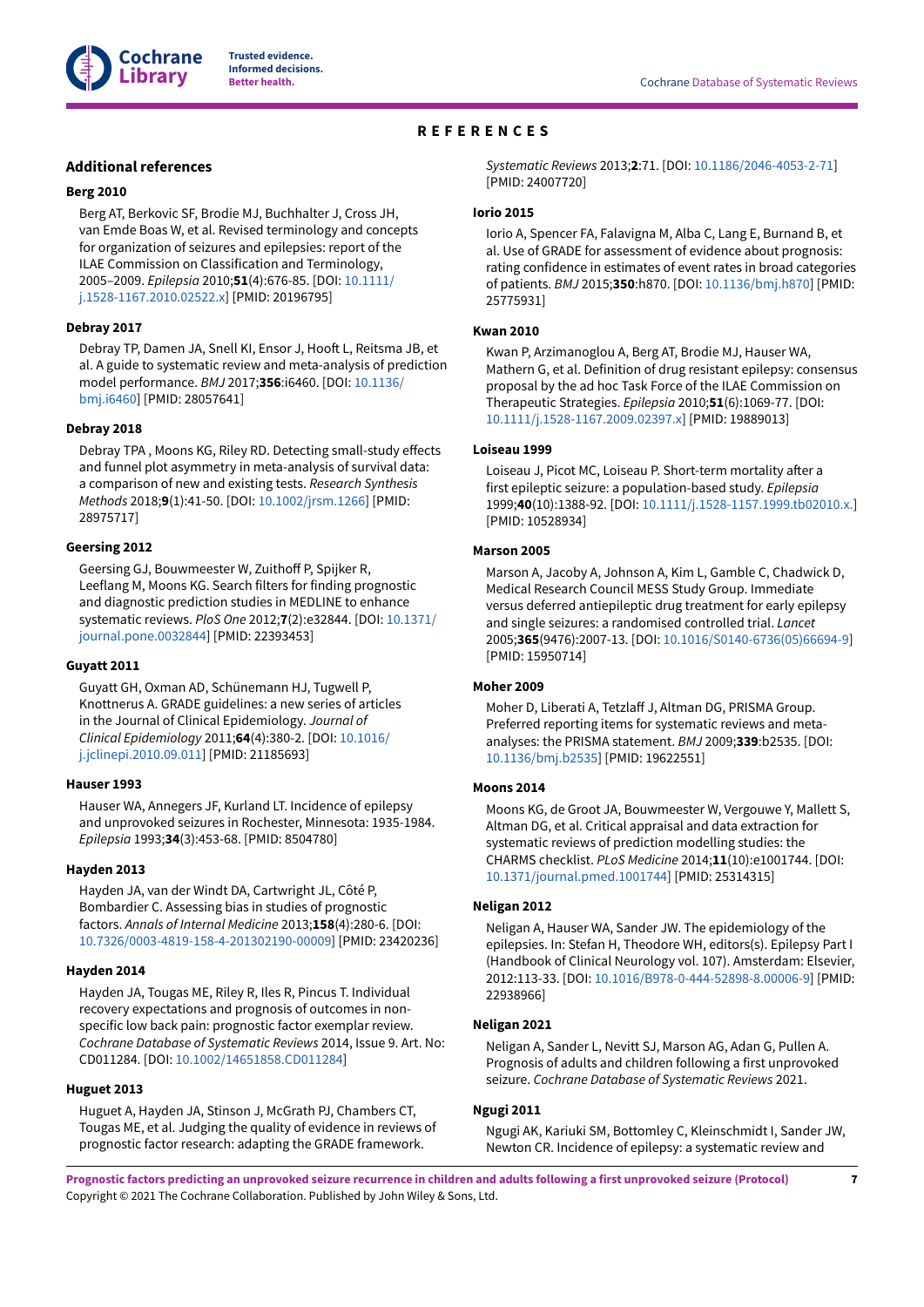

meta-analysis. *Neurology* 2011;**77**(10):1005-12. [DOI: [10.1212/](https://doi.org/10.1212%2FWNL.0b013e31822cfc90) [WNL.0b013e31822cfc90\]](https://doi.org/10.1212%2FWNL.0b013e31822cfc90) [PMID: 21893672]

## <span id="page-9-5"></span>**Parmar 1998**

Parmar MK, Torri V, Stewart L. Extracting summary statistics to perform meta-analyses of the published literature for survival endpoints. *Statistics in Medicine* 1998;**17**(24):2815-34. [PMID: 9921604]

## <span id="page-9-9"></span>**Review Manager 2014 [Computer program]**

Nordic Cochrane Centre, The Cochrane Collaboration Review Manager 5 (RevMan 5). Version 5.3. Copenhagen: Nordic Cochrane Centre, The Cochrane Collaboration, 2014.

## <span id="page-9-10"></span>**Riley 2011**

Riley RD, Higgins JP, Deeks JJ. Interpretation of random effects meta-analyses. *BMJ* 2011;**342**:d549. [DOI: [10.1136/bmj.d549](https://doi.org/10.1136%2Fbmj.d549)] [PMID: 21310794]

## <span id="page-9-1"></span>**Scheffer 2017**

Scheffer IE, Berkovic S, Capovilla G, Connolly MB, French J, Guilhoto L, et al. ILAE classification of the epilepsies: position paper of the ILAE Commission for Classification and Terminology. *Epilepsia* 2017;**58**(4):512-21. [DOI: [10.1111/](https://doi.org/10.1111%2Fepi.13709) [epi.13709](https://doi.org/10.1111%2Fepi.13709)] [PMID: 28276062]

## <span id="page-9-7"></span>**Snell 2016**

Snell KI, Hua H, Debray TP, Ensor J, Look MP, Moons KG, et al. Multivariate meta-analysis of individual participant data helped externally validate the performance and implementation of a prediction model. *Journal of Clinical Epidemiology*

2016;**69**:40-50. [DOI: [10.1016/j.jclinepi.2015.05.009\]](https://doi.org/10.1016%2Fj.jclinepi.2015.05.009) [PMID: 26142114]

### <span id="page-9-11"></span>**Stata [Computer program]**

Stata. Version 15. College Station, TX, USA: StataCorp, 2017. Available from www.stata.com.

### <span id="page-9-8"></span>**Sterne 2011**

Sterne JA, Egger M, Moher D. Chapter 10: Addressing reporting biases. In: Higgins JP, Green S, editor(s), Cochrane Handbook for Systematic Reviews of Interventions version 5.1.0 (updated March 2011). The Cochrane Collaboration, 2011. Available from handbook-5-1.cochrane.org/.

### <span id="page-9-4"></span>**Symons 2002**

Symons MJ, Moore DT. Hazard rate ratio and prospective epidemiological studies. *Journal of Clinical Epidemiology* 2002;**55**(9):893-9. [DOI: [10.1016/s0895-4356\(02\)00443-2](https://doi.org/10.1016%2Fs0895-4356%2802%2900443-2)] [PMID: 12393077]

## <span id="page-9-6"></span>**Tierney 2007**

Tierney JF, Stewart LA, Ghersi D, Burdett S, Sydes MR. Practical methods for incorporating summary time-to-event data into meta-analysis. *Trials* 2007;**8**:16. [DOI: [10.1186/1745-6215-8-16\]](https://doi.org/10.1186%2F1745-6215-8-16) [PMID: 17555582]

## <span id="page-9-2"></span>**West 2019**

West S, Nevitt SJ, Cotton J, Gandhi S, Weston J, Sudan A, et al. Surgery for epilepsy. *Cochrane Database of Systematic Reviews* 2019, Issue 6. Art. No: CD010541. [DOI: [10.1002/14651858.CD010541.pub3\]](https://doi.org/10.1002%2F14651858.CD010541.pub3)

# <span id="page-9-0"></span>**A P P E N D I C E S**

## <span id="page-9-3"></span>**Appendix 1. Preliminary study selection, data extraction, and 'Risk of bias' forms**

We will use a modified version of the quality assessment strategy recommended by bias to assess the quality of included studies ([Hayden](#page-8-11) [2013](#page-8-11)). This assessment will cover six domains of potential bias: study participation, study attrition, prognostic factors measurement (as detailed above), outcome measurement (seizure recurrence, death), study confounding, statistical analysis, and reporting. Our approach will assess the risk of bias by considering responses to the prompting items for all reported prognostic factors together (in addition to any missing or unclear information).

The issues to consider for judging the overall rating of risk of bias for each domain are listed below. We will provide study methods and comments, in addition to a rating of reporting within the review.

## **Bias: study participation**

Goal: To judge the risk of selection bias (likelihood that the relationship between prognostic factors (PF) and outcome is different for *participants and eligible non-participants)*

Source of target population The source population, or population of interest, is adequately described, including who the target population is (e.g. all people with a single unprovoked seizure, or people with a specific type of seizure, focal onset or generalised, or a single seizure occurring after a specific aetiology e.g. posttraumatic seizure), when (time period of study), where (tertiary care epilepsy clinic, First Seizure Clinic, general neurology or paediatric clinic, Accident and Emergency, primary care, community), and how (description of recruitment strategy – referrals from Accident and Emergency, primary care).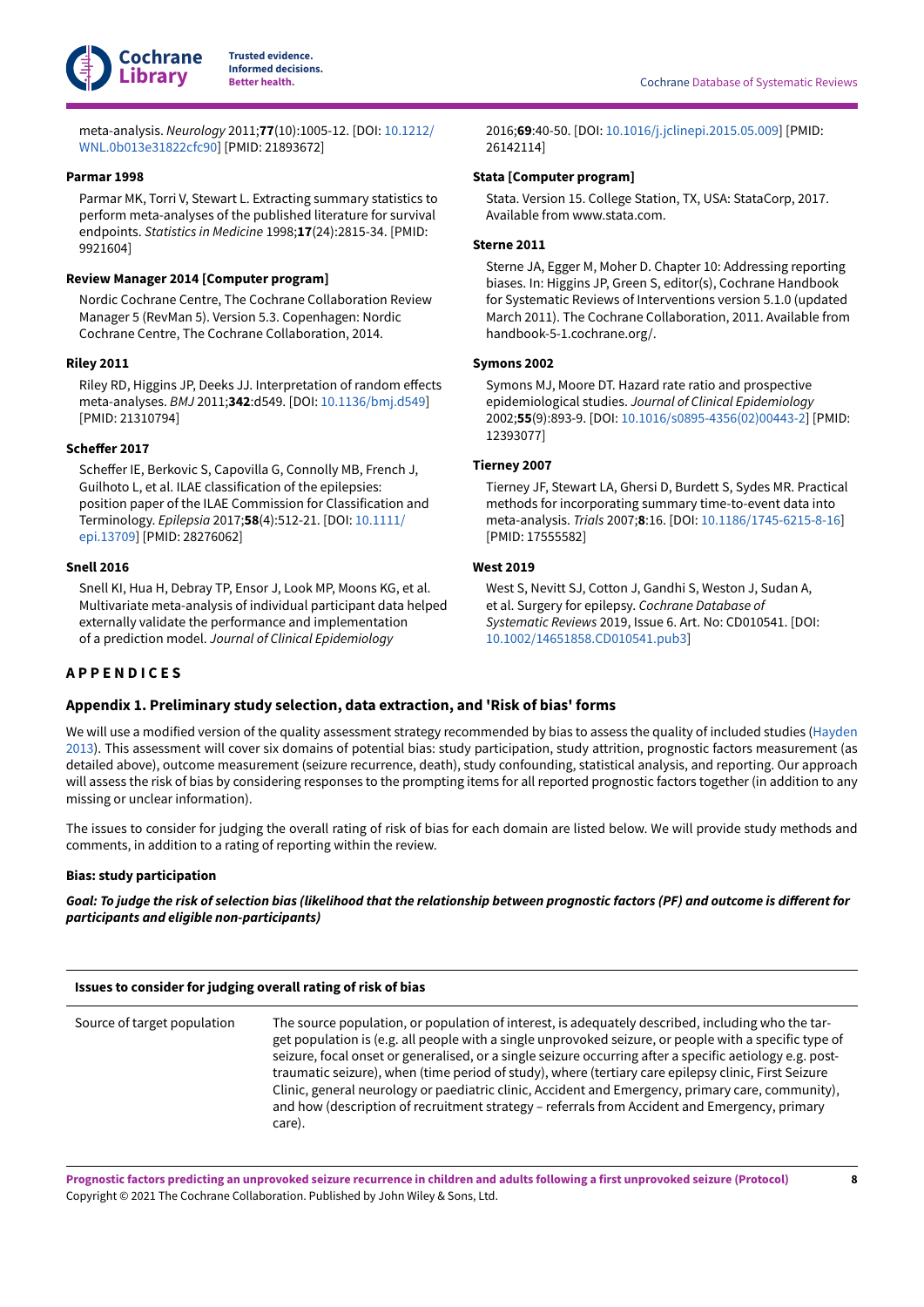| (Continued)                             |                                                                                                                                                                                                                                                                                                                                                                                                                                                  |
|-----------------------------------------|--------------------------------------------------------------------------------------------------------------------------------------------------------------------------------------------------------------------------------------------------------------------------------------------------------------------------------------------------------------------------------------------------------------------------------------------------|
|                                         | Comprehensive description would include demographic (age, sex, date of seizure), relevant co-<br>morbidities and history (history of childhood febrile seizures, previous head injury, previous cere-<br>brovascular accident, dementia), seizure type (focal, generalised, undefined), and whether any<br>treatment (anti-epileptic medication) was initiated, and for how long.                                                                |
| Method used to identify popu-<br>lation | Recruitment methodology is adequately described (direct referrals from primary care, Accident<br>and Emergency), or is identified directly from the community (method of case ascertainment is<br>clearly described).                                                                                                                                                                                                                            |
| Recruitment period                      | Place of recruitment (setting – e.g. First Seizure Clinic, and geographic location) are adequately de-<br>scribed.                                                                                                                                                                                                                                                                                                                               |
| Inclusion and exclusion crite-<br>ria   | Inclusion and exclusion criteria are adequately described, and define a discrete group with a single<br>unprovoked seizure. In particular, people with provoked (acute symptomatic) seizures are specif-<br>ically excluded, as people referred with a single seizure and have had a recurrence by the time of<br>initial review in clinic are excluded, or people are included as a seizure relapse, with an accurate<br>timeframe established. |
| Adequate study participation            | The baseline characteristics of the individuals enrolled are adequately described. This would in-<br>clude age, sex, date of seizure, seizure type, and any identified risk factors for epilepsy or comor-<br>bidities.                                                                                                                                                                                                                          |
|                                         |                                                                                                                                                                                                                                                                                                                                                                                                                                                  |

**Summary study participation:** The study sample represents the population of interest on key characteristics, sufficient to limit potential bias of the observed relationship between PF and outcome (low, moderate, or high risk of bias).

### **Bias: study attrition**

Goal: To judge the risk of attrition bias (likelihood that relationship between PF and outcome are different for completing and non*completing participants*

| Issues to consider for judging overall risk of bias           |                                                                                     |  |
|---------------------------------------------------------------|-------------------------------------------------------------------------------------|--|
| Proportion of baseline sample available for                   | Response rate (i.e. proportion of people in a cohort on whom we have complete fol-  |  |
| analysis                                                      | low-up seizure recurrence/mortality data) is adequate.                              |  |
| Attempts to collect information on partici-                   | Attempts to collect information on participants who were lost to follow-up are ade- |  |
| pants who dropped out                                         | quately described.                                                                  |  |
| Reasons and potential impact of subjects lost<br>to follow-up | Potential individual reasons for loss to follow-up are provided.                    |  |
| Outcome and prognostic factor information                     | Baseline demographic characteristics and potential risk factors for seizure recur-  |  |
| on those lost to follow-up                                    | rence are adequately described in those lost to follow-up.                          |  |

#### **Summary study attrition:**

Loss to follow-up (from baseline sample to study population analysed) is not associated with key characteristics (i.e. the study data adequately represent the sample) sufficient to limit potential bias to the observed relationship between PF and outcome (low, moderate, high risk of bias).

# **Bias: prognostic (PF measurement)**

*Goal: To assess the risk of measurement bias of prognostic factors related to seizure recurrence*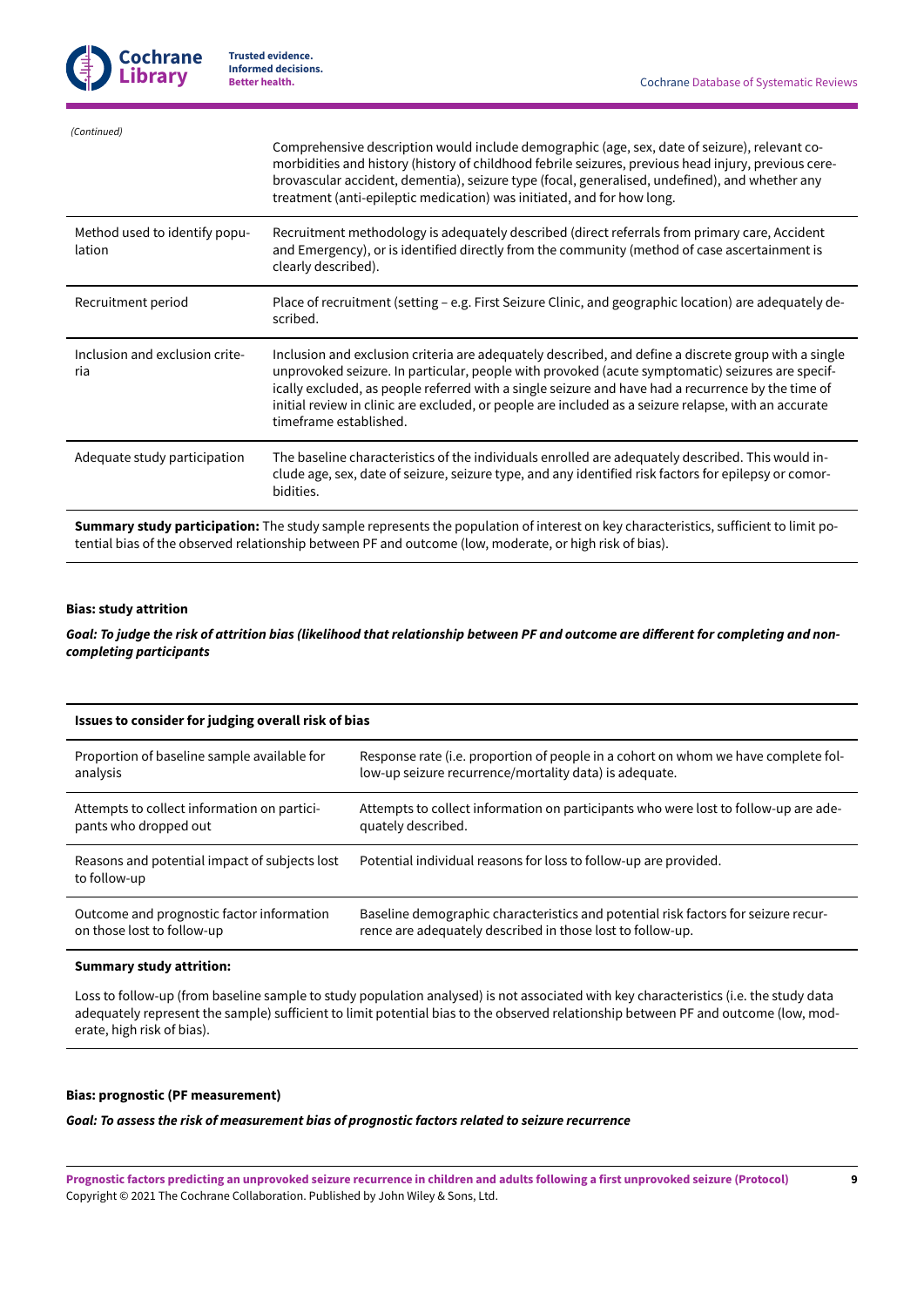

#### **Issues to consider for judging overall risk of bias**

| Defintion of the PF                                  | Potential PFs, such as specific electroencephalogram (EEG) findings and specific neuro-imaging<br>findings, are clearly and consistently defined.                                                                                                                                                                                                                                                                                                                                                                      |
|------------------------------------------------------|------------------------------------------------------------------------------------------------------------------------------------------------------------------------------------------------------------------------------------------------------------------------------------------------------------------------------------------------------------------------------------------------------------------------------------------------------------------------------------------------------------------------|
| Valid and reliable measure-<br>ment of PF            | Method of documentation of seizure recurrence is consistent for all individuals, i.e. use of seizure<br>diaries, confirmed eye-witness accounts with accurate dates, and accurate seizure classification to<br>avoid misclassification bias. Clear details of electroencephalogram (EEG) or neuroimaging meth-<br>ods provided, and classification of seizure type made using appropriate methods (e.g. using Inter-<br>national League Against Epilepsy (ILAE) classifications (e.g. Berg 2010 or earlier versions)). |
| Method and setting of PF mea-<br>surement            | The method of establishing seizure recurrence (e.g. seizure diary, eye-witness account) is consis-<br>tent for all participants.                                                                                                                                                                                                                                                                                                                                                                                       |
| Proportion of data on PF avail-<br>able for analysis | Adequate proportion of the cohort has complete data on potential PF (adequate to be judged,<br>based on context of the study).                                                                                                                                                                                                                                                                                                                                                                                         |
| Method used for missing data                         | If used, appropriate methods of imputation are used for missing individual PFs.                                                                                                                                                                                                                                                                                                                                                                                                                                        |

#### **Summary prognostic factor measurement:**

PFs are adequately measured in study participants to sufficiently limit potential bias (low, moderate, high risk of bias).

# **Bias: outcome measurement**

Goal: To assess the risk of bias related to seizure outcome (differential measurement of seizure outcome related to the baseline level *of PF*

| Issues to consider for judging overall risk of bias |                                                                                                                                                                                                                                                                                                                                                                                                           |  |
|-----------------------------------------------------|-----------------------------------------------------------------------------------------------------------------------------------------------------------------------------------------------------------------------------------------------------------------------------------------------------------------------------------------------------------------------------------------------------------|--|
| Definition of the outcome                           | A clear definition of what constitutes a seizure recurrence is provided, including clear documenta-<br>tion of the time period between the index seizure and seizure recurrence, as well as clear documen-<br>tation of seizure semiology.                                                                                                                                                                |  |
| Valid and reliable measure-<br>ment of outcome      | The method of establishing seizure recurrence (outcome measurement) used is adequately valid<br>and reliable, to limit misclassification bias. In particular, that sufficient clinical details are available<br>regarding all potential seizures after the index seizure, to avoid misclassification of other differen-<br>tials (syncope, non-epileptic attacks, provoked (acute symptomatic) seizures). |  |
| Method and setting of out-<br>come measurement      | The method and setting of seizure recurrence is the same for all study participants.                                                                                                                                                                                                                                                                                                                      |  |
|                                                     |                                                                                                                                                                                                                                                                                                                                                                                                           |  |

**Summary outcome measurement:** outcome is adequately measured in study participants to sufficiently limit potential bias (low, moderate, high risk of bias).

#### **Bias: study confounding**

Goal: To judge the risk of bias due to confounding - i.e. the effect of a PF is distorted by another factor related to the PF and the risk of *seizure recurrence or mortality*

## **Issues to consider for judging overall risk of bias**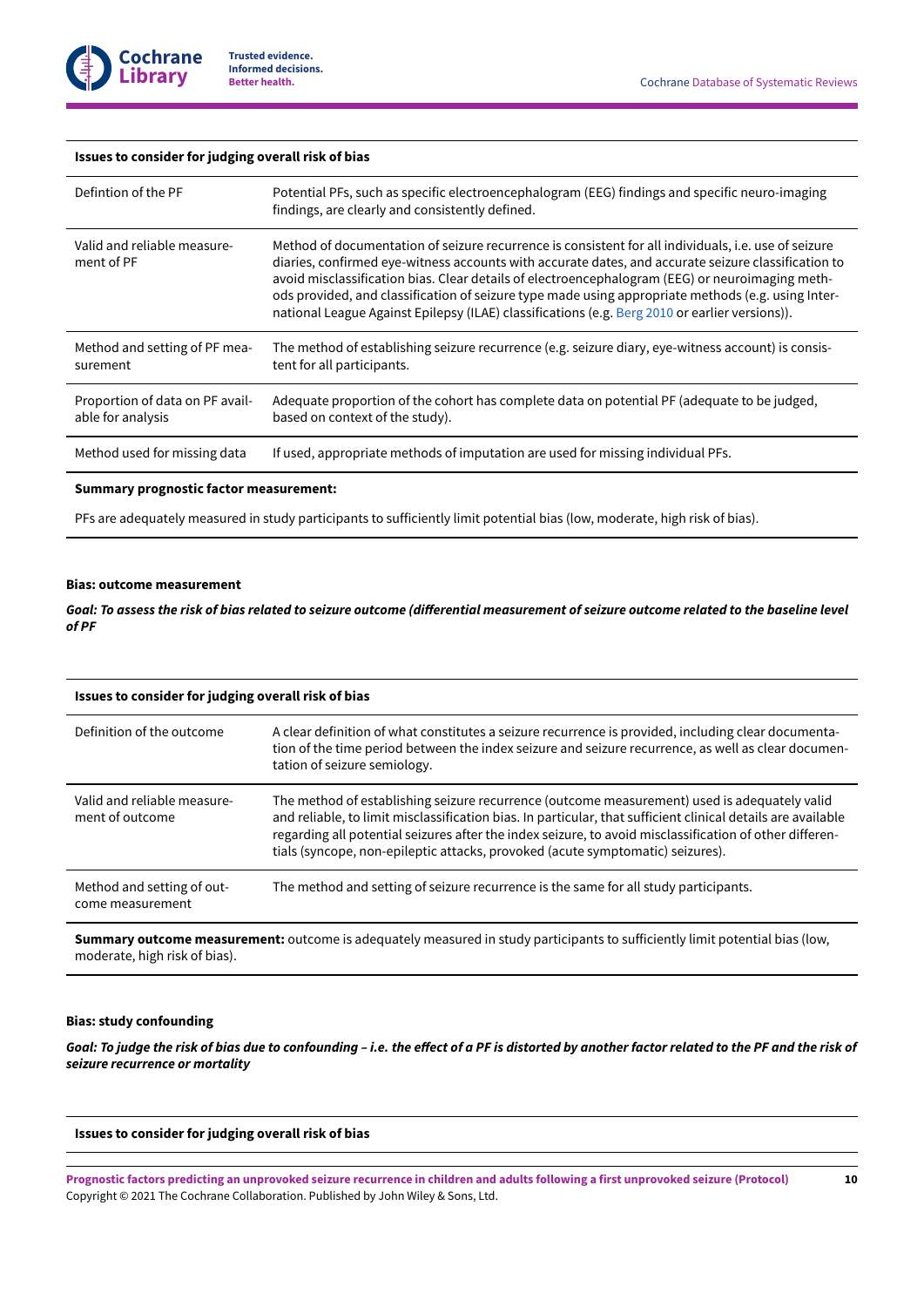| All important potential confounders related to the risk of seizure recurrence, such as significant<br>sleep deprivation, anti-seizure medication (ASM) treatment initiated, and premature mortality fol-<br>lowing a single seizure (such as important medical comorbidities, like ischaemic heart disease and<br>diabetes mellitus) are measured. |
|----------------------------------------------------------------------------------------------------------------------------------------------------------------------------------------------------------------------------------------------------------------------------------------------------------------------------------------------------|
| Clear definition of important confounding factors measured are provided (e.g. what constitutes<br>significant sleep deprivation in the context of seizure recurrence).                                                                                                                                                                             |
| Measurement of all important confounders is adequately valid and reliable (e.g. confirmed docu-<br>mentation in previous medical records, clear EEG parameters for classification for non-diagnostic<br>features).                                                                                                                                 |
| The method and setting of confounding measurements and recording are the same for all study<br>participants.                                                                                                                                                                                                                                       |
| Appropriate methods are used if imputation is used for missing confounding factor data.                                                                                                                                                                                                                                                            |
| Important potential confounders are accounted for in study design (i.e. matching for key variables<br>- age, sex, seizure semiology).                                                                                                                                                                                                              |
|                                                                                                                                                                                                                                                                                                                                                    |

**Summary study confounding:** important potential confounders are appropriately accounted for, limiting potential bias with respect to the relationship between PFs and the outcome (low, moderate, high risk of bias).

## **Bias: statistical analysis and reporting**

*Goal: to judge the risk of bias related to the statistical analysis and presentation of results*

| Issues to consider for judging overall rating of bias |                                                                                                                                     |  |
|-------------------------------------------------------|-------------------------------------------------------------------------------------------------------------------------------------|--|
| Presentation of analytical<br>strategy                | There is sufficient presentation of data to assess the appropriateness of the analysis used.                                        |  |
| Model developmental strategy                          | The strategy for prognostic model building is appropriate, and the statistical model used is appro-<br>priate for the study design. |  |
| Reporting of results                                  | There is no manifest selective reporting of results.                                                                                |  |

**Summary statistical analysis and reporting:** the statistical analysis is appropriate for the design of the study, limiting potential for presentation of invalid or spurious results, and selective reporting is unlikely (low, moderate, high risk of bias).

# <span id="page-12-0"></span>**Appendix 2. CRS Web search strategy**

1. ((first or single or initial) ADJ4 seizure\*):AB,KW,KY,MC,MH,TI AND CENTRAL:TARGET

2. (unprovoked or untreated):AB,KW,KY,MC,MH,TI AND CENTRAL:TARGET

3. #1 AND #2

4. ((first or single or unprovoked) adj3 seizure\*):TI AND CENTRAL:TARGET

5. #3 OR #4

6. MESH DESCRIPTOR Diagnosis EXPLODE ALL AND CENTRAL:TARGET

Prognostic factors predicting an unprovoked seizure recurrence in children and adults following a first unprovoked seizure (Protocol) Copyright © 2021 The Cochrane Collaboration. Published by John Wiley & Sons, Ltd.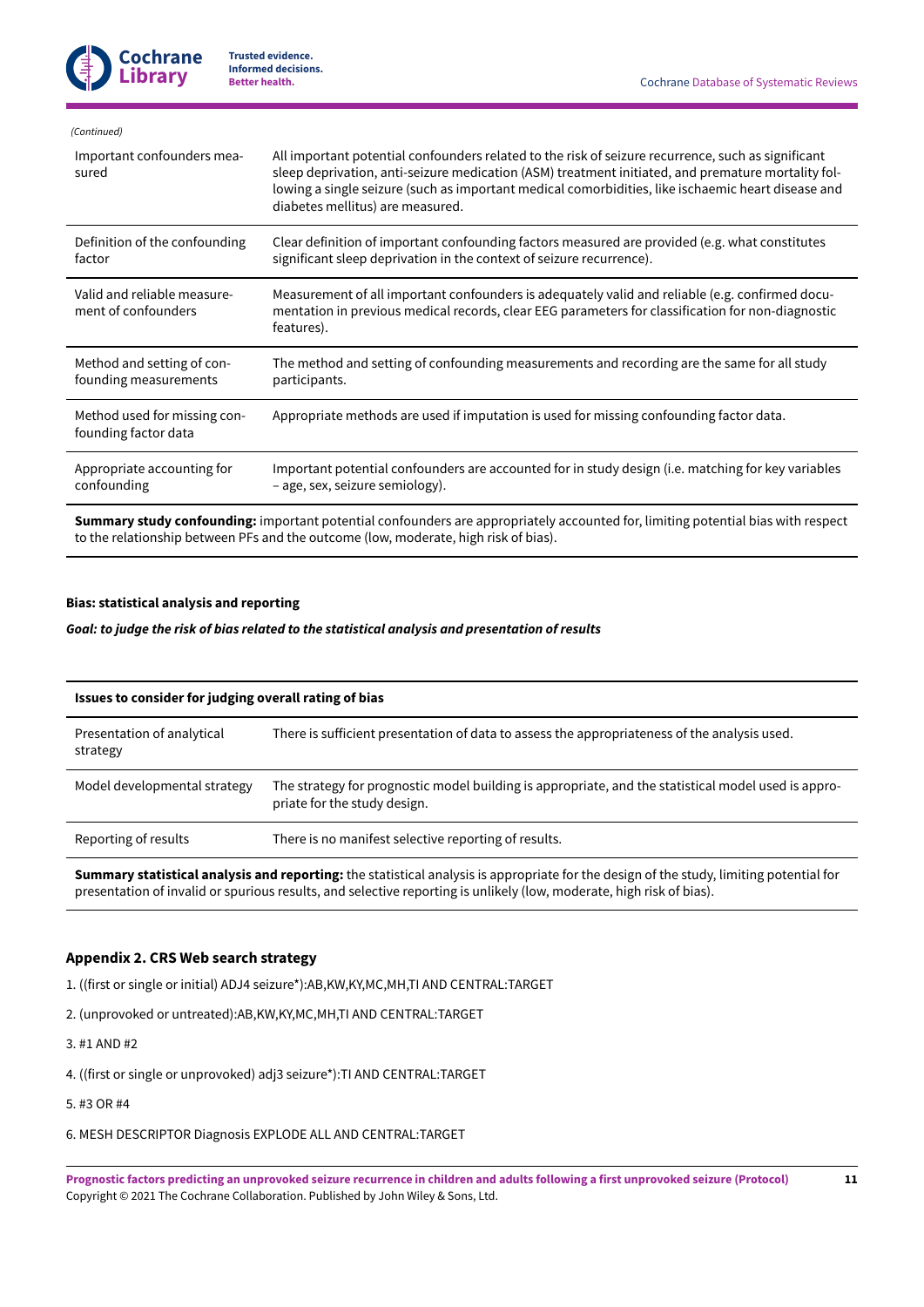

- 7. MESH DESCRIPTOR Risk Factors EXPLODE ALL AND CENTRAL:TARGET
- 8. MESH DESCRIPTOR Recurrence EXPLODE ALL AND CENTRAL:TARGET
- 9. MESH DESCRIPTOR Mortality EXPLODE ALL AND CENTRAL:TARGET
- 10. (diagnos\* or prognos\* or risk or recur\* or recurrence\* or relaps\* or remission\* or mortalit\*):AB,KW,KY,MC,MH,TI AND CENTRAL:TARGET
- 11. #6 OR #7 OR #8 OR #9 OR #10
- 12. MESH DESCRIPTOR Epilepsy EXPLODE ALL AND CENTRAL:TARGET
- 13. (epilep\*):AB,KW,KY,MC,MH,TI AND CENTRAL:TARGET
- 14. MESH DESCRIPTOR Seizures AND CENTRAL:TARGET
- 15. #12 OR #13 OR #14
- 16. #11 AND #15
- 17. MESH DESCRIPTOR Epilepsy EXPLODE ALL WITH QUALIFIER DI AND CENTRAL:TARGET
- 18. MESH DESCRIPTOR Seizures WITH QUALIFIER DI AND CENTRAL:TARGET
- 19. #16 OR #17 OR #18
- 20. (Validat\* OR Rule\*):AB,KW,KY,MC,MH,TI AND CENTRAL:TARGET
- 21. (Predict\*):TI AND CENTRAL:TARGET
- 22. (Predict\* AND (Outcome\* or Risk\* or Model\*)):AB,KW,KY,MC,MH,TI AND CENTRAL:TARGET

23. ((History or Variable\* or Criteria or Scor\* or Characteristic\* or Finding\* or Factor\*) and (Predict\* or Model\* or Decision\* or Identif\* or Prognos\*)):AB,KW,KY,MC,MH,TI AND CENTRAL:TARGET

- 24. (Decision\*):AB,KW,KY,MC,MH,TI AND CENTRAL:TARGET
- 25. (Model\* or Clinical\*):AB,KW,KY,MC,MH,TI AND CENTRAL:TARGET
- 26. MESH DESCRIPTOR Logistic Models AND CENTRAL:TARGET
- 27. #25 OR #26
- 28. #24 AND #27

29. (Prognostic and (History or Variable\* or Criteria or Scor\* or Characteristic\* or Finding\* or Factor\* or Model\*)):AB,KW,KY,MC,MH,TI AND CENTRAL:TARGET

30. #20 OR #21 OR #22 OR #23 OR #28 OR #29

- 31. (Predict\* OR Scor\* OR Observ\*):TI,AB AND CENTRAL:TARGET
- 32. MESH DESCRIPTOR Predictive Value of Tests AND CENTRAL:TARGET
- 33. MESH DESCRIPTOR Observer Variation AND CENTRAL:TARGET
- 34. #31 OR #32 OR #33

35. (Stratification OR Discrimination OR Discriminate OR "c-statistic" OR "c statistic" OR "Area under the curve" OR AUC OR Calibration OR Indices OR Algorithm OR Multivariable):AB,KW,KY,MC,MH,TI AND CENTRAL:TARGET

36. MESH DESCRIPTOR ROC Curve AND CENTRAL:TARGET

37. #35 OR #36

38. #30 OR #34 OR #37

39. #19 OR #38

Prognostic factors predicting an unprovoked seizure recurrence in children and adults following a first unprovoked seizure (Protocol) Copyright © 2021 The Cochrane Collaboration. Published by John Wiley & Sons, Ltd.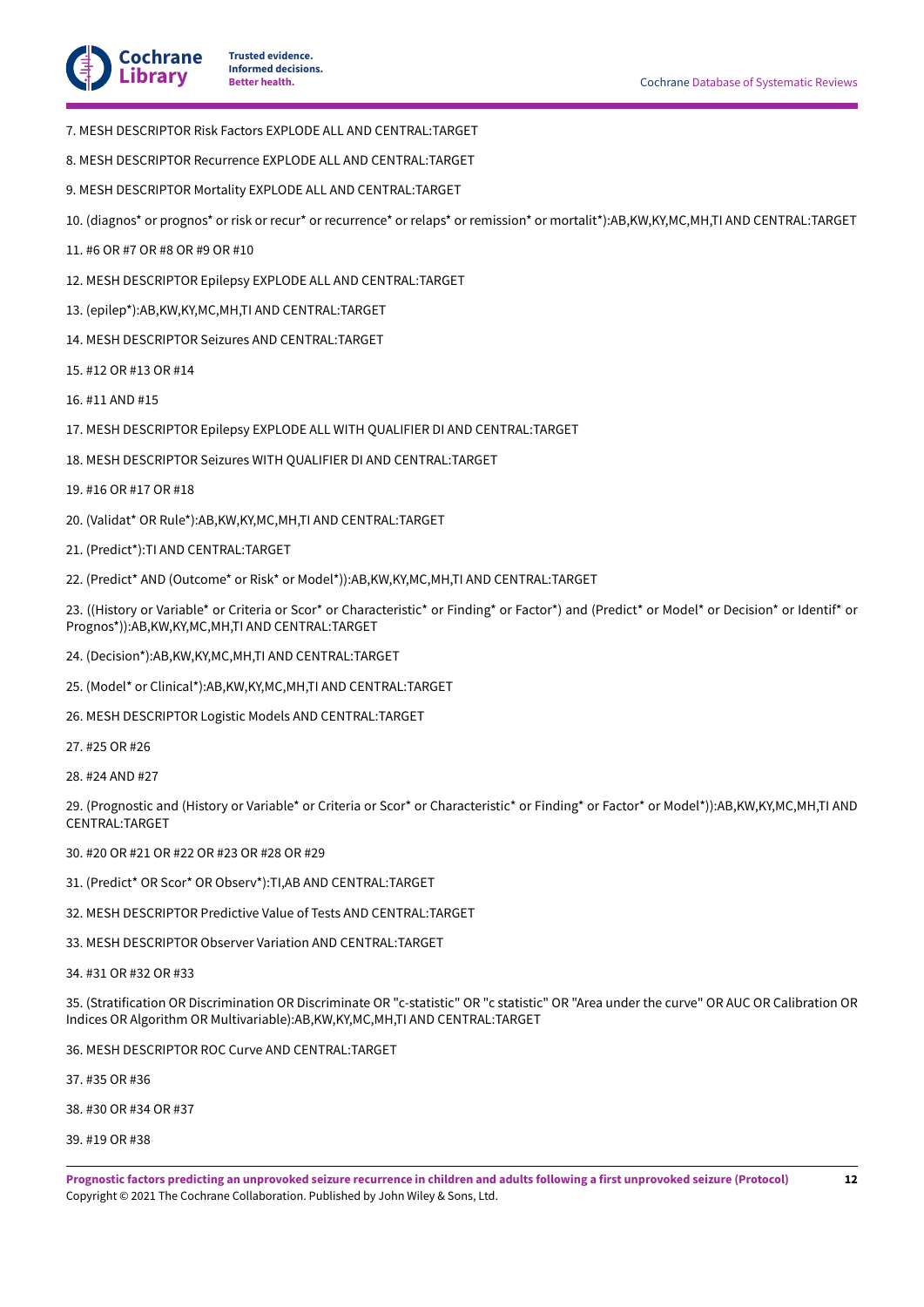

40. #5 AND #39

- 41. (cancer\* or glioma\* or glioblast\* or neoplasm\* or tumor\* or tumour\* or stroke):TI AND CENTRAL:TARGET
- 42. ((eclamp\* or alcohol withdraw\* or febril\*) NOT "non-febril\*"):TI AND CENTRAL:TARGET

43. #41 OR #42

44. #40 NOT #43

## <span id="page-14-0"></span>**Appendix 3. MEDLINE Ovid (from 1946)**

This includes the search filters recommended by the Cochrane Prognosis Methods Group [\(Geersing](#page-8-18) 2012):

1. ((first or single or initial) adj4 seizure?).tw.

2. (unprovoked or untreated).tw.

3. 1 and 2

4. ((first or single or unprovoked) adj3 seizure?).ti.

5. 3 or 4

6. exp Diagnosis/ or exp risk factors/ or exp RECURRENCE/ or exp Mortality/

7. (diagnos\$ or prognos\$ or risk or recur? or recurrence? or relaps\$ or remission\$ or mortalit\$).tw.

8. 6 or 7

9. exp Epilepsy/ or epilep\*.tw. or seizures/ [seizures deliberately not exploded]

10. 8 and 9

11. exp Epilepsy/di or seizures/di [seizures deliberately not exploded]

12. 10 or 11

13. Validat\$.mp. or Predict\$.ti. or Rule\$.mp. or (Predict\$ and (Outcome\$ or Risk\$ or Model\$)).mp. or ((History or Variable\$ or Criteria or Scor\$ or Characteristic\$ or Finding\$ or Factor\$) and (Predict\$ or Model\$ or Decision\$ or Identif\$ or Prognos\$)).mp. or (Decision\$.mp. and ((Model\$ or Clinical\$).mp. or Logistic Models/)) or (Prognostic and (History or Variable\$ or Criteria or Scor\$ or Characteristic\$ or Finding\$ or Factor\$ or Model\$)).mp. [mp=title, abstract, originaltitle, name of substance word, subject heading word, floating sub-heading word, keyword heading word, organism supplementary concept word, protocol supplementary concept word, rare disease supplementary concept word, unique identifier, synonyms]

14. Predict\$.ti,ab. or Predictive value of tests/ or Scor\$.ti,ab. or Observ\$.ti,ab. or observer variation/

15. "Stratification".mp. or roc curve/ or "Discrimination".mp. or "Discriminate".mp. or "c-statistic".mp. or "c statistic".mp. or "Area under the curve".mp. or "AUC".mp. or "Calibration".mp. or "Indices".mp. or "Algorithm".mp. or "Multivariable".mp. [mp=title, abstract, original title, name of substance word, subject heading word, floating sub-heading word, keyword heading word, organism supplementary concept word, protocol supplementary concept word, rare disease supplementary concept word, unique identifier, synonyms]

16. 13 or 14 or 15

17. 12 or 16

18. 5 and 17

19. exp \*Neoplasms/ or exp \*Stroke/

20. (cancer\$ or glioma\$ or glioblast\$ or neoplasm\$ or tumor\$ or tumour\$ or stroke).ti.

21. exp \*Pre-Eclampsia/ or exp \*Eclampsia/

22. exp \*alcohol withdrawal seizures/ or exp \*seizures, febrile/

23. ((eclamp\$ or alcohol withdraw\$ or febril\$) not non-febril\$).ti.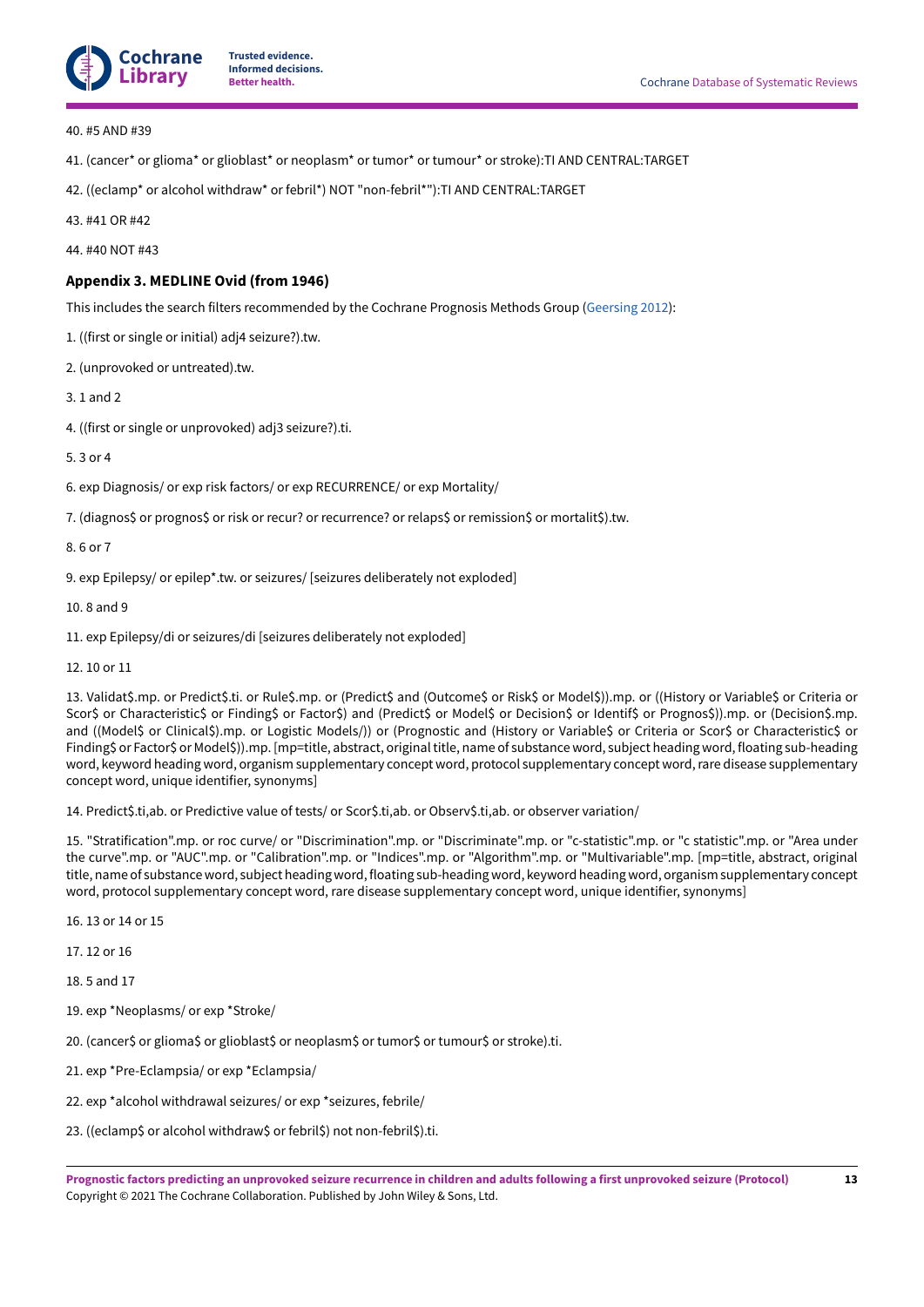

24. or/19-23

25. 18 not 24

26. exp animals/ not humans.sh.

27. 25 not 26

28. 27 not case reports.pt.

29. remove duplicates from 28

# <span id="page-15-0"></span>**Appendix 4.SCOPUSsearch strategies**

## **Subject search**

((((((TITLE-ABS-KEY((first OR single OR initial) PRE/4 seizure) AND TITLE-ABS-KEY(unprovoked OR untreated)) OR (TITLE((first OR single OR unprovoked) PRE/3 seizure))) AND (((TITLE-ABS-KEY(diagnos\* OR prognos\* OR risk OR recur OR recurrence OR relaps\* OR remission OR mortalit\*)) AND ((TITLE-ABS-KEY(epilep\* OR "infantile spasm" OR "ring chromosome 20" OR "R20" OR "myoclonic encephalopathy" OR "pyridoxine dependency") OR (TITLE-ABS-KEY(syndrome) W/2 (aicardi OR angelman OR doose OR dravet OR janz OR jeavons OR "landau kleffner" OR "lennox gastaut" OR ohtahara OR panayiotopoulos OR rasmussen OR rett OR "sturge weber" OR tassinari OR "unverricht lundborg" OR west)) OR TITLE(seizure OR convuls\*) OR (TITLE-ABS-KEY(lafora\*) W/4 (disease OR epilep\*) AND NOT (TITLE(dog OR canine) ORINDEXTERMS(dogORcanine))))ANDNOT (TITLE(\*eclampsia)ORINDEXTERMS(\*eclampsia))))OR((TITLE-ABS-KEY(Validat\*ORRule\*)OR TITLE(Predict\*)) OR (TITLE-ABS-KEY(Predict\* AND (Outcome\* OR Risk\* OR Model\*))) OR ((TITLE-ABS-KEY(History OR Variable\* OR Criteria OR Scor\* OR Characteristic\* OR Finding\* OR Factor\*)) AND (TITLE-ABS-KEY(Predict\* OR Model\* OR Decision\* OR Identif\* OR Prognos\*))) OR (TITLE-ABS-KEY(Decision\* AND (Model\* OR Clinical\* OR "Logistic Model\*"))) OR (TITLE-ABS-KEY(Prognostic AND (History OR Variable\* OR Criteria OR Scor\* OR Characteristic\* OR Finding\* OR Factor\* OR Model\*))) OR (TITLE-ABS(Predict\* OR Scor\* OR Observ\*) OR TITLE-ABS-KEY("Predictive value of tests" OR "observer variation")) OR (TITLE-ABS-KEY(Stratification OR "roc curve" OR Discrimination OR Discriminate OR "c-statistic" OR "c statistic" OR "Area under the curve" OR AUC OR Calibration OR Indices OR Algorithm OR Multivariable))))) AND NOT (TITLE(animal\* OR mouse OR mice OR rat OR dog OR canine) AND NOT TITLE(human\* OR patient OR child\* OR infant\* OR adolescen\*OR adultOR elderlyOR manOR menOR maleOR wom?nOR female))) AND((TITLE-ABS((randomiz\*OR randomis\*OR controlled OR placebo OR blind\* OR unblind\* OR "parallel group" OR crossover OR "cross over" OR cluster OR "head to head") W/4 (analy\* OR investigat\* OR method OR procedure OR study OR studies OR trial))) OR ((( TITLE-ABS(("before and aHer" OR cohort OR comparative OR "cross section\*" OR "follow up" OR longitudinal OR multicenter OR observation\* OR prospective OR quasicontrol\* OR "quasi control\*" OR quasiexperiment\* or "quasi experiment\*" OR quasirandom\* OR "quasi random\*" OR "record linkage" OR retrospective OR "time series") W/4 (analy\* OR investigat\* OR method OR procedure OR study OR studies OR trial))) OR (TITLE-ABS(case\* W/3 (comparison\* OR control\* OR series))) OR (TITLE-ABS((clinical OR epidemiologic OR evaluation OR validation) PRE/3 (study OR studies OR trial))) OR (ABS("time points" W/3 (over OR multiple OR three OR four OR five OR six OR seven OR eight OR nine OR ten OR eleven OR twelve OR month OR hour OR day OR "more than"))) OR (ABS(control W/3 (area OR cohort OR compare\* OR condition OR design OR group OR intervention OR participant OR study))) OR (TITLE-ABS("control year" OR "experimental year" OR "control period" OR "experimental period")) OR (TITLE-ABS((strategy OR strategies) W/2 (improv\* OR education\*)))) OR (TITLE-ABS-KEY((single OR doubl\* OR tripl\* OR treb\*) PRE/3 (blind\* OR mask\*))) OR (TITLE-ABS-KEY("4 arm" OR "four arm"))))) AND NOT (TITLE(case PRE/0 (report OR study OR studies)))) AND NOT (TITLE(cancer\* OR glioma\* OR glioblast\* OR neoplasm\* OR tumor\* OR tumour\* OR stroke OR eclamp\* OR "alcohol withdraw\*" OR febril\*) AND NOT TITLE("non-febril\*"))

# **Citation search**

# **Documents that cite**

PMID(26780937 OR 18184149 OR 2864487 OR 1978114 OR 26215392 OR 26222507 OR 24055222 OR 10528934 OR 23181965 OR 25676481 OR 24691297 OR 8692621 OR 27680779)

LIMIT-TO(DOCTYPE, "ar" ) OR LIMIT-TO(DOCTYPE, "cp") AND (EXCLUDE(EXACTKEYWORD, "Animals") OR EXCLUDE(EXACTKEYWORD, "Nonhuman") OR EXCLUDE(EXACTKEYWORD, "Case Report")) [DOCTYPE, "ar" = Article, DOCTYPE, "cp" = Conference paper]

## **Cited documents**

Bell GS, Neligan A, Giavasi C, Keezer MR, Novy J, Peacock JL, et al. Outcome of seizures in the general population after 25 years: a prospective follow-up, observational cohort study. *Journal of Neurology, Neurosurgery and Psychiatry* 2016; 87(8): 843-50. PubMed ID: 26780937. DOI: 10.1136/jnnp-2015-312314.

Berg AT. Risk of recurrence after a first unprovoked seizure. *Epilepsia* 2008; 49(Suppl. 1): 13-8. PubMed ID: 18184149. DOI: 10.1111/ j.1528-1167.2008.01489.x.

Elwes RDC, Chesterman P, Reynolds EH. Prognosis after a first untreated tonic-clonic seizure. *Lancet* 1985; 326(8458): 752-3. PubMed ID: 2864487. DOI: 10.1016/S0140-6736(85)90631-2.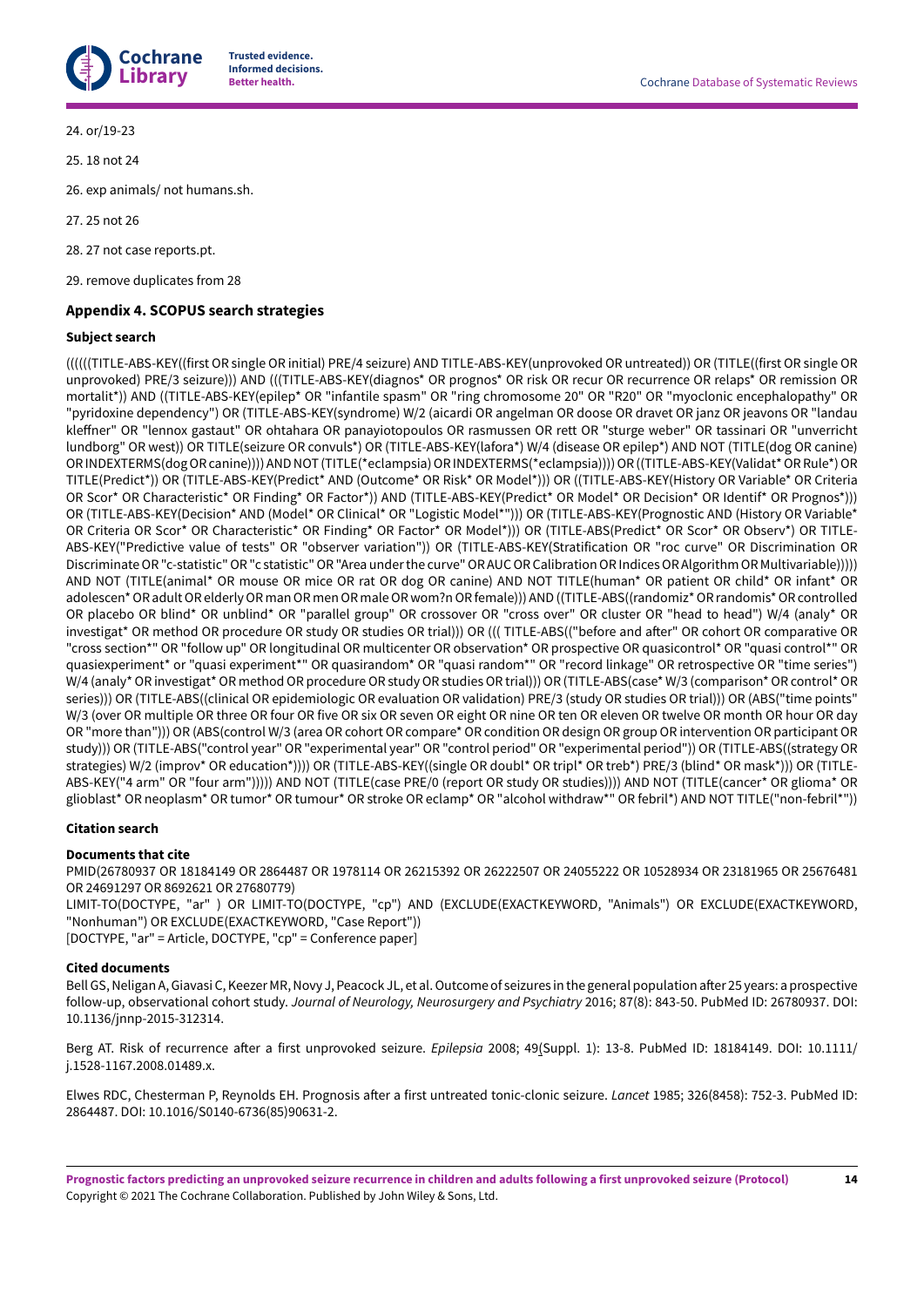

Hart YM, Sander JWAS, Shorvon SD, Johnson AL. National General Practice Study of Epilepsy: recurrence after a first seizure. *Lancet* 1990; 336(8726): 1271-4. PubMed ID: 1978114. DOI: 10.1016/0140-6736(90)92960-P.

Kim H, Oh A, De Grauw X, De Grauw TJ. Seizure recurrence in developmentally and neurologically normal children with a newly diagnosed unprovoked seizure. *Journal of Child Neurology* 2016; 31(4): 421-5. PubMed ID: 26215392. DOI: 10.1177/0883073815596616.

Lawn N, Chan J, Lee J, Dunne J. Is the first seizure epilepsy - and when? *Epilepsia* 2015; 56(9): 1425-31. PubMed ID: 26222507. DOI: 10.1111/ epi.13093.

Lawn N, Kelly A, Dunne J, Lee J, Wesseldine A. First seizure in the older patient: clinical features and prognosis. *Epilepsy Research* 2013; 107(1-2): 109-14. PubMed ID: 24055222. DOI: 10.1016/j.eplepsyres.2013.08.009.

Loiseau J, Picot MC, Loiseau P. Short-term mortality after a first epileptic seizure: a population-based study. *Epilepsia* 1999; 40(10): 1388-92. PubMed ID: 10528934. DOI: 10.1111/j.1528-1157.1999.tb02010.x.

Maillard L, Jonas J, Boyer R, Frismand S, Mathey G, Vignal JP, et al. One-year outcome after a first clinically possible epileptic seizure: predictive value of clinical classification and early EEG. *Neurophysiologie Clinique* 2012; 42(6): 355-62. PubMed ID: 23181965. DOI: 10.1016/ j.neucli.2012.07.002.

Mizorogi S, Kanemura H, Sano F, Sugita K, Aihara M. Risk factors for seizure recurrence in children aHer first unprovoked seizure. *Pediatrics International* 2015; 57(4): 665-9. PubMed ID: 25676481. DOI: 10.1111/ped.12600.

Pereira C, Resende C, Fineza I, Robalo C. A 15-year follow-up of first unprovoked seizures: a prospective study of 200 children. *Epileptic Disorders* 2014; 16(1): 50-5. PubMed ID: 24691297. DOI: 10.1684/epd.2014.0643.

Shinnar S, Berg AT, Moshe SL, O'Dell C, Alemany M, Newstein D, et al. The risk of seizure recurrence after a first unprovoked afebrile seizure in childhood: An extended follow-up. *Pediatrics* 1996; 98(2): 216-25. PubMed ID: 8692621.

Zhang L, Huang Z, Tang J, Li Y. Risk factors following first spontaneous epileptic seizure in children below 3 years of age. *International Journal of Neuroscience* 2017; 127(9): 745-51. PubMed ID: 27680779. DOI: 10.1080/00207454.2016.1243105.

## <span id="page-16-3"></span>**Appendix 5. ClinicalTrials.gov search strategy**

diagnosis OR prognosis OR risk OR recurrence OR relapse OR remission OR mortality | (first OR single OR initial OR unprovoked OR untreated) AND (epilepsy OR epileptic OR seizure)

## <span id="page-16-4"></span>**Appendix 6. ICTRP search strategy**

epilepsy AND prognosis OR epilepsy AND prognostic OR epilepsy AND recurrence OR epilepsy AND relapse OR epilepsy AND remission OR epilepsy AND mortality

## <span id="page-16-0"></span>**H I S T O R Y**

Protocol first published: Issue 1, 2021

## <span id="page-16-1"></span>**C O N T R I B U T I O N S O F A U T H O R S**

ANand GA developed the protocol with inputfrom other named authors, ANand GA intend to carry out data extraction, quality assessment and data synthesis with the support of SJN and AGM.

## <span id="page-16-2"></span>**D E C L A R A T I O N S O F I N T E R E S T**

GA: none known

AN: AN has received speaker honoria from Eisai Ltd and UCB Pharma.

SJN: none known

AP: none known

JWS: JWS's department has received grants from UCB Pharma. He has received honoraria from Zobenix, Arvelle and UCB for participating on an advisory board for drug development.

AGM: a consortium of pharmaceutical companies (GSK, EISAI, UCB Pharma) funded the National Audit of Seizure Managementin Hospitals (NASH) through grants paid to the University of Liverpool. Professor Tony Marson is part funded by National Institute for Health Research Collaboration for Leadership in Applied Health Research and Care North West Coast (NIHR CLAHRC NWC).